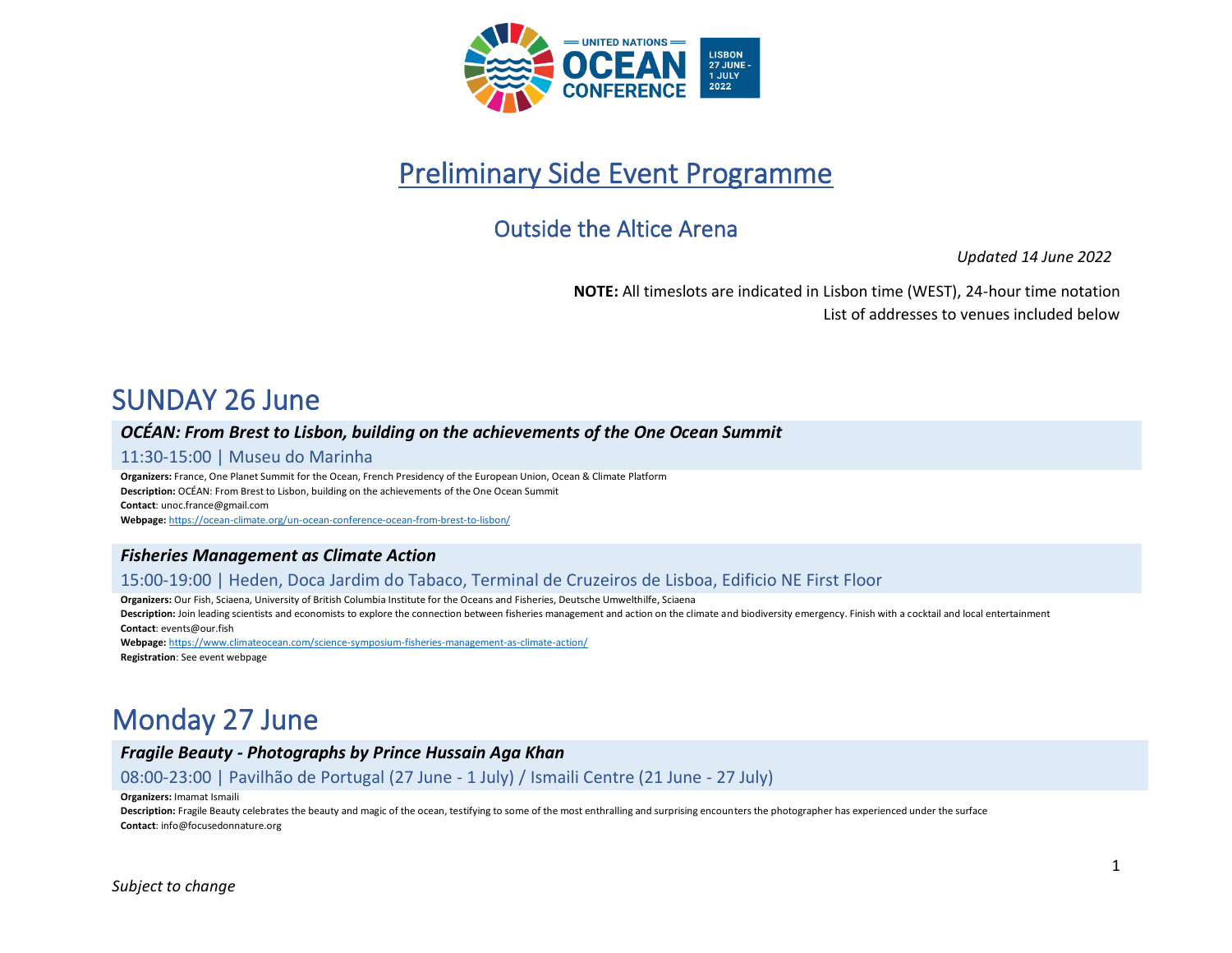

**Webpage:** <https://focusedonnature.org/en/pavblog/blog.html?id=15>

#### *One Sustainable Ocean - Ocean Science & Business2Sea*

#### 09:00-21:00 | Pavilhão de Portugal

**Organizers:** Câmara Municipal de Lisboa, FCT - Fundação para a Ciência e a Tecnologia, Fórum Oceano - Associação da Economia do Mar

**Description:** The Ocean Science & Business2Sea event is part of the main initiative One Sustainable Ocean. From 27/06 to 01/07, the Portugal Pavilion will host more than 50 conferences, workshops, and exhibits **Contact**: joao.parreira@forumoceano.pt

**Webpage:** [www.onesustainableocean.forumoceano.pt](http://www.onesustainableocean.forumoceano.pt/)

**Registration:** See event webpage

#### *Empowering Women for the United Nations Decade of Ocean Science for Sustainable Development*

#### 13:00-15:00 | Auditorium III, FIL-Lisbon Exhibition and Congress Centre | CCL-Lisbon Congress Centre | PT Meeting Center

Organizers: World Maritime University; Department of Legal Affairs of the Portuguese Ministry of Foreign Affairs, Portugal; Ministry of Foreign Affairs, Sweden; Fisheries and Oceans, Canada; Japan Agency for Marine-Earth S and Technology, Japan; Kenya Marine and Fisheries Research Institute, the Western Indian Ocean Marine Science Association, Kenya; Ocean Policy Research Institute, the Sasakawa Peace Foundation, Japan; Intergovernmental Oceanographic Commission of UNESCO; High Seas Alliance

Description: The Event presents the research results of a capacity-building programme on women's empowerment in ocean science and launches a global stakeholder consultative process on an IOC endorsed Decade Action **Contact**: goisecretariat@wmu.se

**Webpage:** <https://www.wmu.se/events/wmu-empowering-women-programme-at-2022-un-ocean-conference> **Registration:** See event webpage

#### *The Invisible Global Crisis: Exceeding the Limits of the Pollution Planetary Boundary - New Science and Opportunities to Tackle*

#### *Threats to Human and Marine Life*

#### 13:30-15:00 | Lisbon Exhibition and Congress Centre (FIL) - Auditorium I

**Organizers:** International Pollutants Elimination Network (IPEN), Swedish Institute for Marine Environment & Western Indian Ocean Marine Science Association (WIOMSA) Description: The ocean is a global dumpsite - where beyond plastic pollution, new science reveals the even more insidious global threat of invisible chemical pollution. We discuss this crisis and how to handle it **Contact**: johanna.sjoholm@gu.se

**Webpage:** <https://www.gu.se/en/event/the-invisible-global-crisis-exceeding-the-limits-of-the-pollution-planetary-boundary>

#### *Belgian-Portuguese Routes for the Blue Economy - Living Labs & Pilot Tests*

#### 15:00-18:00 | Morais Leitão

**Organizers:** Belgian-Portuguese Chamber of Commerce, HAEDES, Sciaena, Blue Cluster, Fórum Oceano **Description:** The event will highlight some practical examples of early implementation steps of innovations in the field of Blue Economy to validate and measure their impact **Contact**: info@ccb-portugal.be

**Webpage:** <https://www.ccb-portugal.be/iv-belgian-portuguese-routes> **Registration:** <https://forms.gle/yFE4pmYeLFCFAaj19>

*National Committees and Plans for the Ocean Decade: Challenges and Opportunities for Lusophone Countries (Comitês e Planos Nacionais para a Década do Oceano: Desafios e Oportunidades para os países lusófonos)*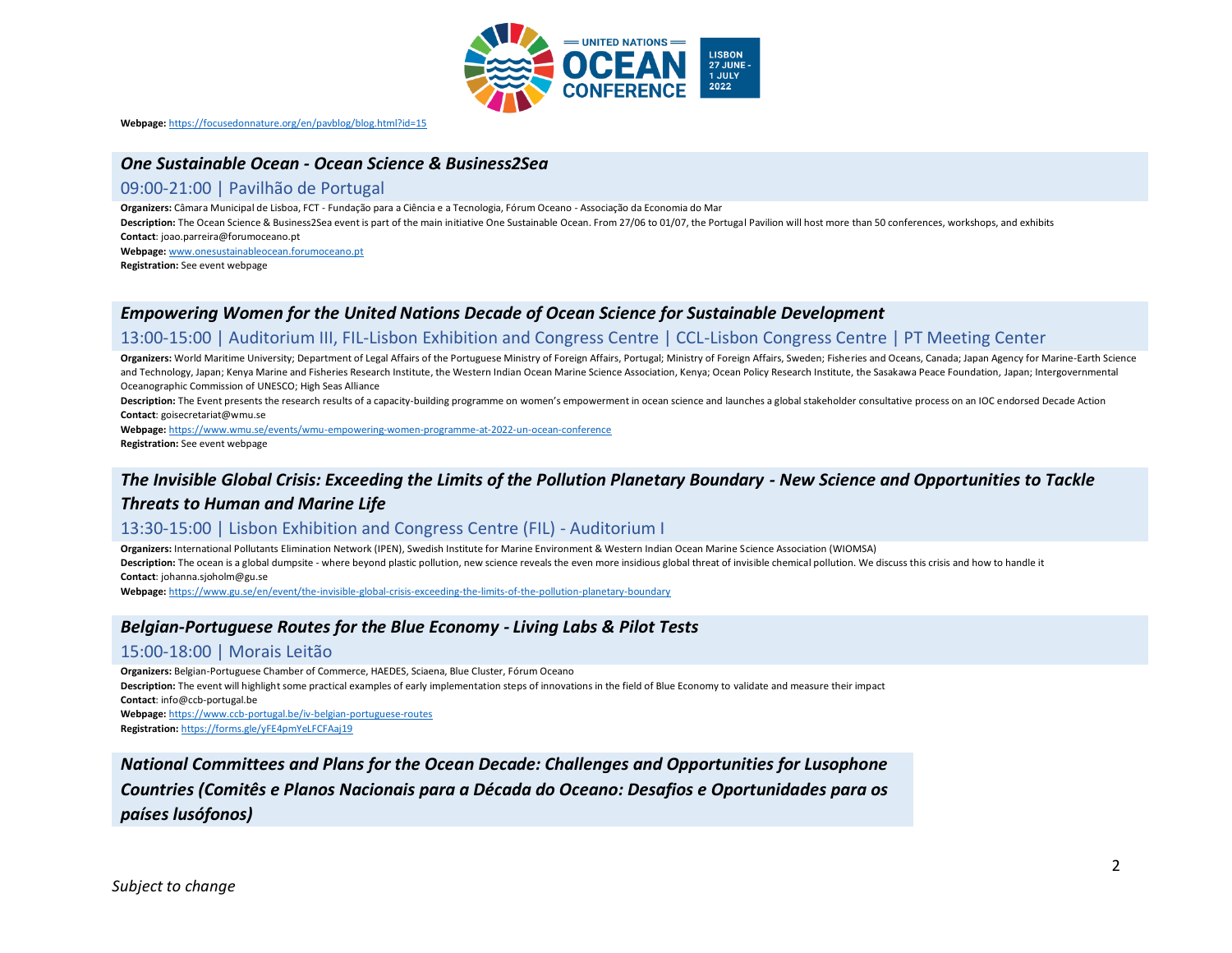

# 15:30-16:30 | Ciência Viva Auditorium - Pavilhão do Conhecimento

**Organizers:** Ministry of Science, Technology and Innovation - Brazil

**Description:** Join National Committees of the UN Ocean Decade from Portuguese speaking countries for a knowledge exchange on advances and synergies for the development

of Decade actions

**Contact**: cgoa@mcti.gov.br

**Webpage:** [https://decada.ciencianomar.mctic.gov.br/eventos/unoc\\_en/](https://decada.ciencianomar.mctic.gov.br/eventos/unoc_en/)

### *Ocean Literate Society - Youth Engagement and Intergenerational Collaboration*

### 15:30-18:00 | Lisbon Exhibition Centre (FIL) Auditorum1

**Organizers:** Centre for Sea and Society, UGOT, EarthEcho International, High Seas Alliance, Global Youth Biodiversity Network, The Institute for the Marine Environment **Description:** Young people around the world are leading initiatives to tackle large-scale challenges first-hand, with apparent positive impacts **Contact**: michael.palmgren@smkc.se **Webpage:** <https://www.smkc.se/youth-engagement>

### *Educating Ocean and Maritime Leaders: A Legacy of Excellence and Future Plans at the World Maritime University*

#### 16:00-18:00 | Auditorium III at the FIL Lisbon Exhibition and Congress Centre | CCL-Lisbon Congress Centre | PT Meeting Center

**Organizers:** World Maritime University (WMU), International Maritime Organization (IMO), Ministry of Foreign Affairs (Sweden), The Sasakawa Peace Foundation (Japan), Organisation of Eastern Caribbean States (OECS) The Nippon Foundation (Japan), Swedish Agency of Marine and Water Management (SwAM) (Sweden), City of Malmö (Sweden)

Description: Showcasing capacity-building work of WMU in developing ocean & maritime leaders in BBNJ, marine debris, Sargassum & MSP in the Easter Caribbean, plastic treaty & robotics in an ocean industry context **Contact**: goisecretariat@wmu.se

**Webpage:** <https://www.wmu.se/events/wmu-side-event-for-2022-un-oceans-conference> **Registration:** See event webpage

#### *Investing in the Portuguese blue carbon sink*

### 16:45-18:00 | Pavilhão de Portugal

**Organizers:** Calouste Gulbenkian Foundation, Associação Natureza Portugal - WWF Portugal, CCMAR - Centro de Ciências do Mar. **Description:** Building a blue carbon market in Portugal - climate benefits and investment opportunities **Contact**: pgds@gulbenkian.pt **Webpage:** <https://gulbenkian.pt/en/initiatives/sustainable-development-programme/>

#### *Film Sessions + Producers Forum*

# 17:00-19:00 | Pavilhao Conhecimento (27 June to 1 of July)

**Organizers:** British Embassy in Lisbon, Lisbon City Council, CIMA - UAlg, Hera.city, National Natural History Museum, Aircentre, Flying Sharks. Commercial partner Pingo Doce. More: Espaço & Memoria, Camara Municipal de Cascais, Marinha Portuguesa, Ocean & Climate, Embodied Sounds

Description: Five days, five panels: Globocean, Women and the Sea, Protected Areas, Sea and Space, Overfishing Ocean films screen: best of Tara Oceans, Nazare Waves, Nuno Sa, Emilie McGlone's. Producers Forum **Contact**: crisunitedsea@gmail.com

**Webpage:** <https://www.lisboa.pt/>

#### *Creating Partnerships to Finance Sustainable Development for the Ocean*

#### 17:30-18:30 | Pavilhão de Portugal (Covered plaza)

**Organizers:** Institute for Sustainable Development, EPLO, Hellenic Ministry of Maritime and Insular , Forum Oceano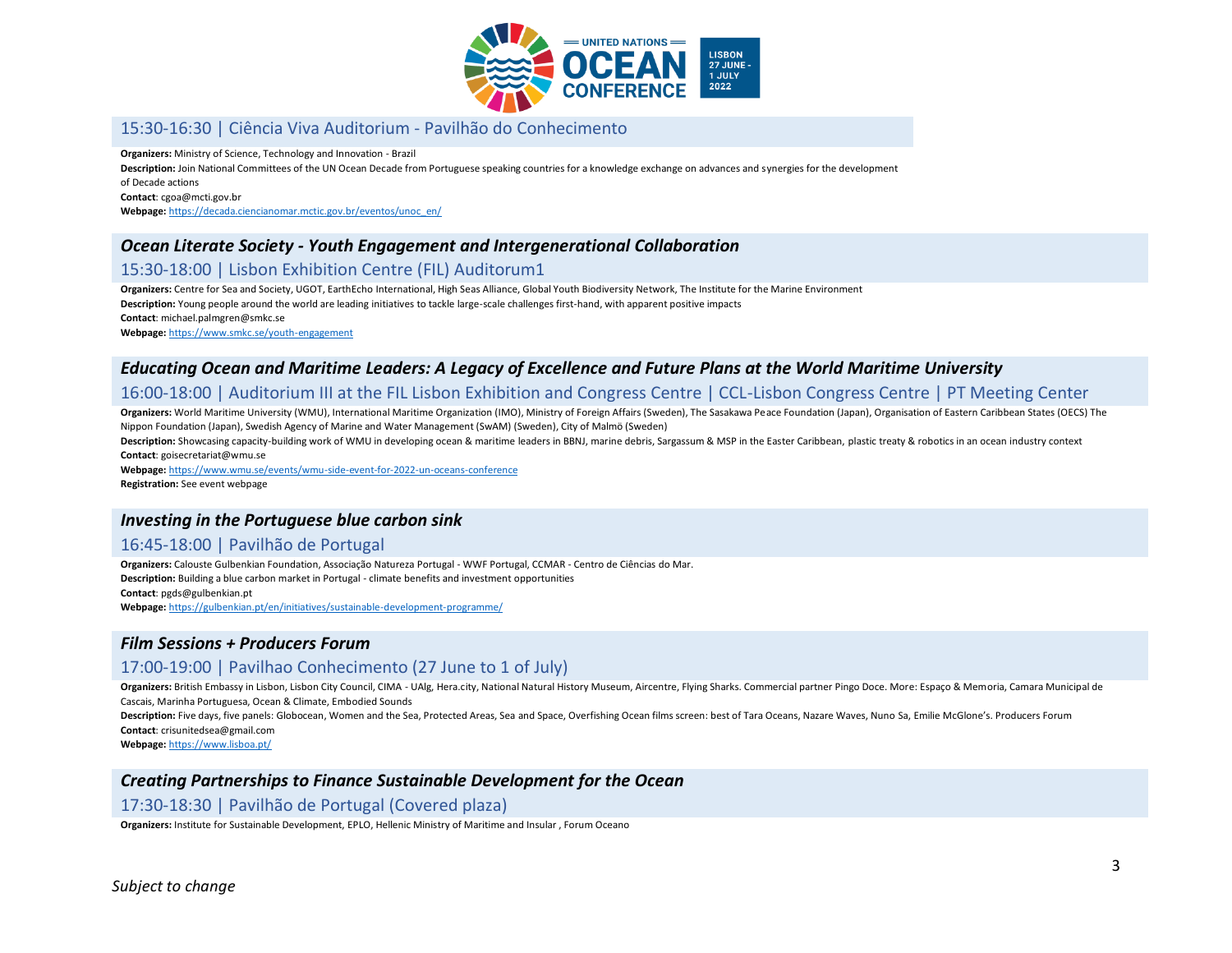

Description: The Institute for Sustainable Development of EPLO, an international entity, Observer to UNGA, hosts speakers from governments, funds & the industry on Partnerships and Sustainable Blue Finance **Contact**: cdeligianni@eplo.int

**Webpage:** [www1.eplo.int/isd](http://www1.eplo.int/isd)

#### *How can global partnerships help conserve the ocean?*

#### 17:45-18:45 | Passeio Adamastor Ed.Nau

**Organizers:** PONG-Pesca - Platform of Portuguese NGOs on Fisheries

Description: This round table will bring together multi-disciplinary areas of knowledge showcasing examples of how relevant stakeholders scale up ocean conservation initiatives both at the local and global levels **Contact**: pong.pesca@gmail.com

**Webpage:** <https://pongpesca.wordpress.com/2022/05/30/roundtable-how-can-global-partnerships-help-conserve-the-ocean/>

# *From Ambition to Action: Ending Plastic Pollution in All Environments*

#### 18:00-20:00 | Ikonik Hotel

**Organizers:** Environmental Investigation Agency, Common Seas, United Kingdom, Rwanda, Peru, European Commission, Centre for International Environmental Law Description: As we launch negotiations for an ambitious plastics treaty, we bring together governments, civil society, academia and business to share reflections on essential elements for a successful agreement **Contact**: christinadixon@eia-international.org **Webpage:** [www.eia-international.org/UNOC](http://www.eia-international.org/UNOC)

# *Sustainable Ocean(s) - Rebuilding Ocean Fauna and Flora | Circular Investments, engineered by The Reef Company*

#### 18:30-20:00 | Pavilhão de Portugal

Organizers: Blue Beat Group ; Narwhal ; OrcaNation ; The Bridge Institute ; IBM ; Microsoft ; Accenture ; HAVI ; Quantron ; Nova SBE ; CloudFM ; Deloitte ; Câmara Municipal de Cascais ; Câmara Municipal de Lisboa ; Câmara Municipal de Grândola ; Luis Osborne (Investor) ; Karina Silva (EVG) ; Semapa NEXT ; EDP ; Unilever ; GisGeo ; 5FC ; BZK ; BiGLE ; UbS ; Best Emotions ; Mosaic Media House ; The Square ; CIIMAR ; DGRM ; DGPM ; IPMA ; +ATLA CoLAB

Description: The Reef Company hosts an interactive Panel to discuss how to restore life and health of Ocean(s), contributing to reversing Climate Change while growing the Blue Economy through circular investments **Contact**: unoc@thereef.company

**Webpage:** <https://thereef.company/category/events/upcoming-event/>

**Registration:** TBC

# *DIGITAL OCEAN SYSTEMS TO SUPPORT AND STRENGTHEN IMPLEMENTATION OF SUSTAINABLE DEVELOPMENT GOALS*

# 18:45-20:30 | Pavilhão de Portugal (Covered plaza)

**Organizers:** MERCATOR OCEAN INTERNATIONAL - IOC/UNESCO - UNEP - EUROPEAN COMMISSION

**Description:** To initiate an inter-community dialogue at the science-policy interface for co-designing digital Ocean prediction systems that respond to States' needs for their SDG policies and actions. **Contact**: cecile.thomas-courcoux@mercator-ocean.fr

**Webpage:** <https://www.mercator-ocean.eu/en/events/moisideevent-2022unoceanconference/>

**Registration:** By invitation

# TUESDAY 28 June

#### *A call to Action from artisanal fishing communities, essential users of the oceans*

08:00-09:30 | Tejo Restaurant, Oceanário de Lisboa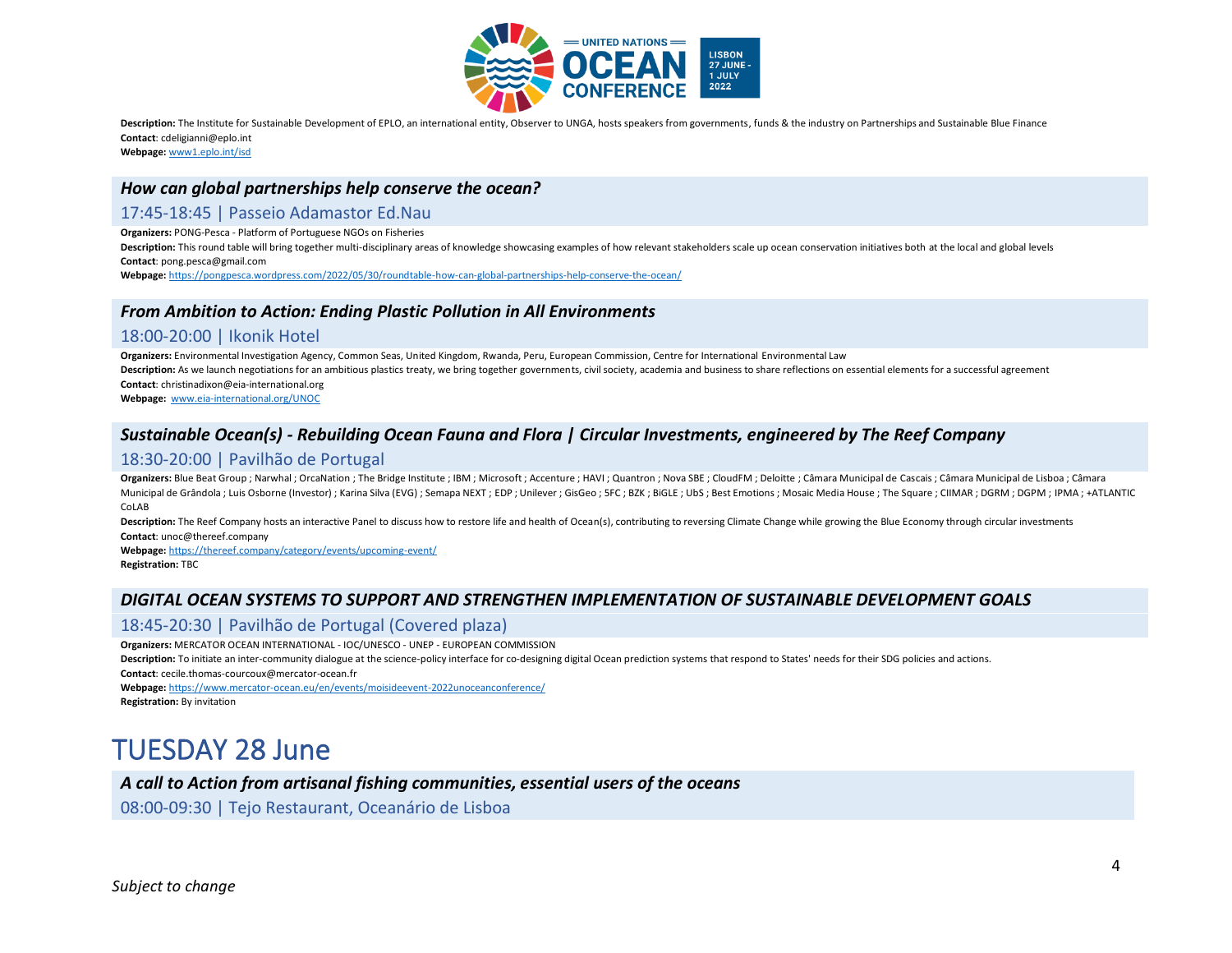

Organizers: AWFishNet, Blue Ventures, Coalition for Fair Fisheries Arrangements (CFFA), CoopeSoliDar, African Confederation of Artisanal Fisheries Professional Organizations (CAOPA), ICCA Consortium, International Collecti in Support of Fishworkers (ICSF), Locally Managed Marine Areas Network (LMMA)

**Description:** During this breakfast meeting, men and women living from small scale fishing in various regions of the world will share their common perspectives on challenges and priorities for change **Contact**: secretariat@cffacape.org

**Webpage:** <https://www.cffacape.org/a-call-to-action-side-event>

# *Currents of Political Change: Reviewing Our Common Heritage and Common Responsibility in light of the Climate Crisis and Dangers of Deep Sea Mining*

#### 08:00-09:30 | Pavilhão do Conhecimento

**Organizers:** Republic of Tuvalu, Development Alternatives for Women for New Era, Pacific Parliamentarians Alliance on Deep Sea Mining Description: This side-event presents the voices of political leaders from SIDS on the state of ocean governance, and the need for new global political commitments to safeguard our oceans, our common heritage **Contact**: mereoni.c@gmail.com **Webpage:** <https://www.pacificblueline.org/un-oceans-conference>

**Registration:** See event webpage

#### *Our Ocean Future: Empowering the next generation of Ocean Leaders*

#### 08:00-10:00 |#SeatheFuture, Lisbon Ocenário

**Organizers:** Intergovernmental Oceanographic Commission, UNESCO, Zoological Society of London

Description: An insightful conversation between iconic ocean leaders and counterpart ocean youth to inspire, mentor and empower careers in marine science, policy, and conservation for youth from the Global South **Contact**: heather.koldewey@zsl.org **Webpage:** <https://www.marine.science/>

**Registration:** By email to marsciprog@zsl.org

#### *The Global Innovation through Science and Technology: Startup Pitch Showcase for Innovative Water Solutions*

#### 10:00-12:00 | Central Tejo Museum

**Organizers:** U.S. Department of State **Description:** This engaging event will highlight leading ocean and clean water-related innovations as entrepreneurs from across the globe pitch their startup solutions! **Contact**: lennonam@state.gov **Webpage:** <https://www.gistnetwork.org/gist-ocean-innovation-showcase>

### *How bilateral cooperation can contribute to achieve global goals - Portugal and Argentina together in the fight against ocean*

#### *pollution and marine litter, through environmental education*

11:30-13:00 | Estação dos Barbadinhos, Lisbon

**Organizers:** Ministry of Environment and Climate Action (PT), Ministry of Environment and Sustainable Development (ARG), LIPOR **Description:** The example of the bilateral cooperation in the fight against plastic pollution **Contact**: diana.carlos@sgambiente.gov.pt **Webpage:** TBC

**Registration:** TBC

*Ocean 100 Dialogues: a science-business dialogue for ocean stewardship*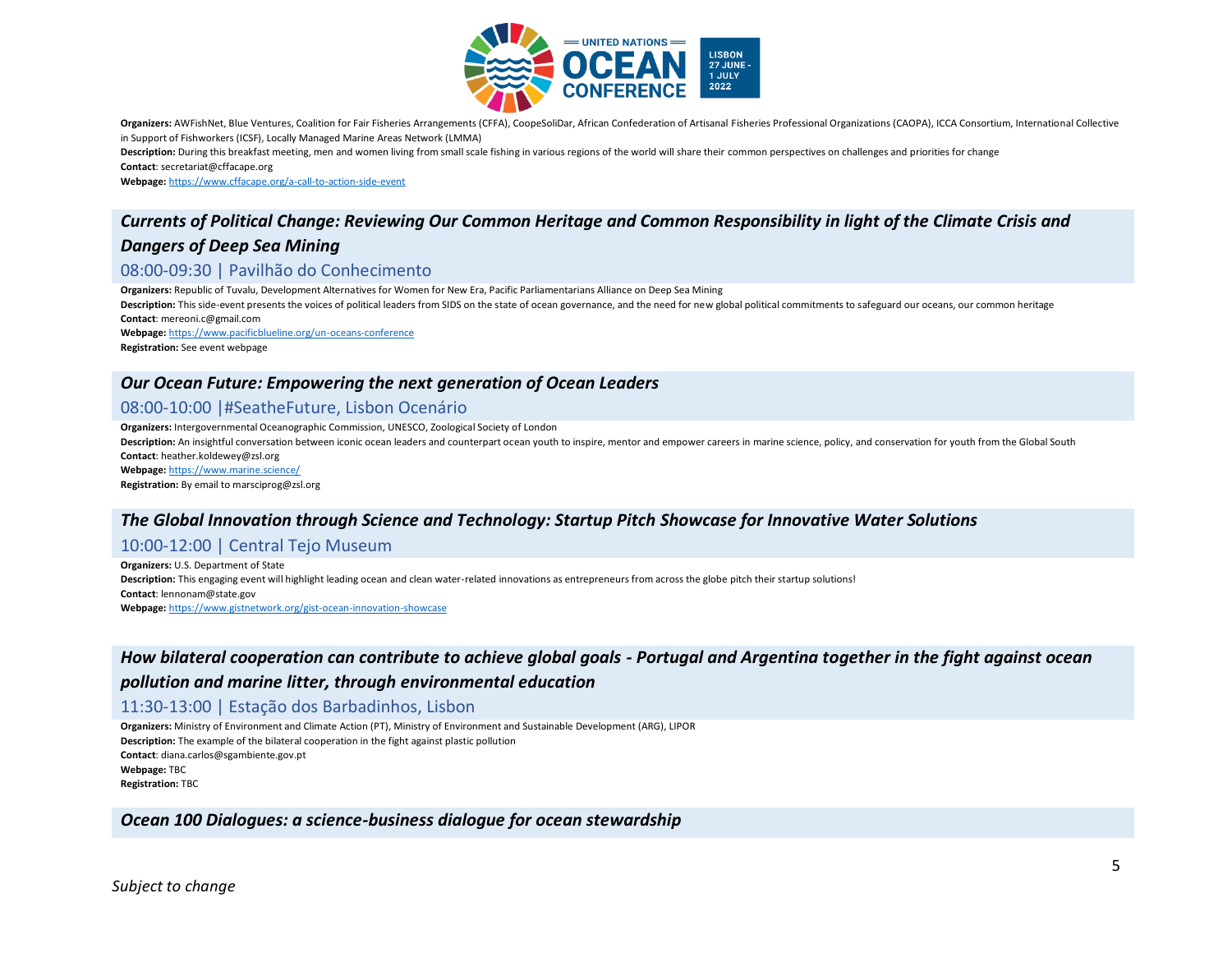

### 12:30-14:00 | VIP Executive Art's Hotel

**Organizers:** Nicholas Institute for Environmental Policy Solutions at Duke University, World Economic Forum Friends of Ocean Action, Stockholm Resilience Centre at Stockholm University, World Ocean Council, UN Global Compact, Orsted

**Description:** This event will introduce the Ocean 100 Dialogues, a science-business platform enabling ocean stewardship

**Contact**[: priya.vithani@weforum.org](mailto:priya.vithani@weforum.org)

**Webpage:** <https://www.weforum.org/ocean-100-dialogues>

### *The case for territorial seas towards achieving 30x30: Conserving coastal ecosystems for locally led livelihoods*

#### 13:00-14:15 | Auditorium II-PT Meeting Center

**Organizers:** Rare, Wildlife Conservation Society (WCS), Environmental Defense Fund (EDF), Blue Action Fund (BAF)

Description: Protect and sustainably manage the world's territorial seas to achieve global biodiversity goals and 30x30 commitments while safeguarding local livelihoods and addressing climate change **Contact**: lschindlermurray@rare.org

**Webpage:** <https://rare.org/>

# *Progress, Practice and People: Experiences in Ocean Governance from the Regional Seas*

### 13:00-15:00 | PT Meeting Centre

**Organizers:** GRID-Arendal, UNEP/Mediterranean Action Programme (MAP), Abidjan Convention Secretariat, Regional Partnership for Coastal and Marine Conservation in West Africa (PRCM), Nairobi Convention Secretariat Description: As ocean governance is essential to ensuring healthy marine and coastal ecosystems, this event will showcase diverse experiences and lessons learned, creating an opportunity to upscale success **Contact**: tanya.bryan@grida.no

**Webpage:** <https://www.grida.no/activities/855>

# *The future and ocean WE (ALL) want: Inclusion and integration for strong, sustainable and equitable blue economies*

# 13:00-15:00 | Tivoli Oriente Hotel, Alfama Room

Organizers: University of Strathclyde; Office of the Pacific Ocean Commissioner (OPOC); Nippon Foundation Ocean Nexus Center; World Wide Fund for Nature; Association of Commonwealth Universities; the Danish Institute for Human Rights; the UN Food and Agriculture Organization (FAO)

Description: The event will start with a film on Ghanaian women fishers followed by a panel discussion on the contentious human rights issues surfacing as blue economy developments expand at scale **Contact**: senia.febrica@strath.ac.uk

**Webpage:** <https://oneoceanhub.org/the-future-and-ocean-we-all-want-inclusion-and-integration-for-strong-sustainable-and-equitable-blue-economies/> **Registration:** [https://hass.eu.qualtrics.com/jfe/form/SV\\_79yAoquMGxZFkF0](https://hass.eu.qualtrics.com/jfe/form/SV_79yAoquMGxZFkF0)

#### *Biodiversity For A Resilient Planet: A Deeper Look*

#### 13:15-14:45 | José Mariano Gago Auditorium, Pavilhão do Conhecimento (600 meters from Altice Arena)

**Organizers:** International Union for Conservation of Nature (IUCN); Association of Small Island States (AOSIS); IOC-UNESCO / Ocean Decade; UN Decade Actions: Deep Ocean Observing Strategy (DOOS) & Challenger 150; University of Aveiro, Portugal; Ciência Viva-Agência Nacional para a Cultura Científica e Tecnológica, Portugal; Instituto de Investigação em Ciências do Mar - OKEANOS, Portugal; University of California, USA **Description:** This event, designed for all audiences and facilitated by deep-sea experts, will share ideas for scaling up effective management and conservation of deep ocean biodiversity

**Contact**: mcb3@soton.ac.uk

**Webpage:** <https://www.dosi-project.org/biodiversity-deeper-look-panel/> **Registration:** <https://forms.gle/Pt2tD1TJ3uJAkH3P7>

#### *The Future of the Ocean: Finding Cooperative Pathways towards 2030*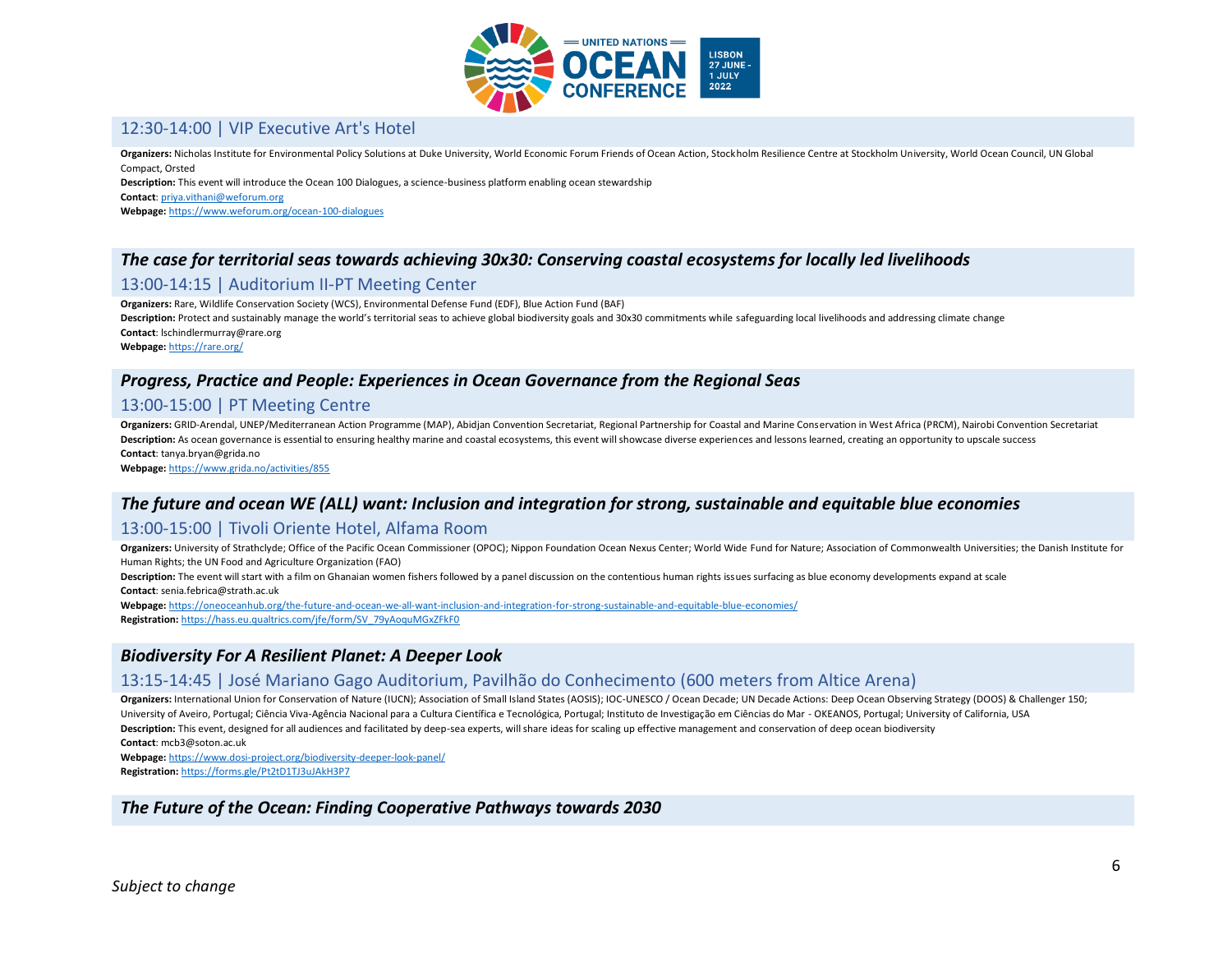

### 14:00-16:00 | Pavilhão do Conhecimento

**Organizers:** European Bureau for Conservation and Development, Fisheries Expert Group of the International Union for Conservation of Nature, Government of Canada, Government of Norway, UN Convention on Biological Diversity, Food and Agriculture Organization of the UN

**Description:** A dynamic dialogue to achieve a shared understanding on the future of the ocean through partnerships, collaboration and win-win solutions **Contact:** jacopo.pasquero@ebcd.org

Webpage: https://ebcd.org/the-future-of-the-ocean-finding-cooperative-pathways-towards-2030/?preview id=20208&preview\_nonce=12d88895dd&post\_format=standard&\_thumbnail\_id=19358&preview=true

# *Production of Green energy from organic waste to preserve mangroves and improve the income of women salt producers in the village of Djègbadji, in southwest Benin*

### 14:30-15:30 | Pavilhão de Portugal

**Organizers:** National Association of the municipalities Benin; ouidah Mayor; Women salt producers of Djegbadji Group; IFDD-OIF, PNUD; Agriculture Miniister of Benin; AfDB; Boad, NGO AFRIQUE ESPERANCE ; Climate Social Forum; Be1 Israel; BIOGAZ BENIN. l

**Description:** Provide an alternative sustainable energy to the women salt producers in order protect and restore the ecosystem( the mangroves)

**Contact**: cbalogoun@aol.com

**Webpage:** [https://wwww.ongafriqueesperance.wordpress.com](https://wwww.ongafriqueesperance.wordpress.com/)

**Registration:** See event webpage

#### *Marine life observations: Integrating biology and ecology observations to enable indicators for conservation, restoration, and*

#### *sustainable development of marine and coastal ecosystems*

#### 15:05-15:50 | Palco secundário (secondary stage), Pavilhão de Portugal

Organizers: Interdisciplinary Centre of Marine and Environmental Research (CIIMAR; Portugal); Atlantic International Research Centre (AIR Centre; Portugal); National Oceanic and Atmospheric Administration US Integrated Ocean Observation System (US IOOS; United States); Atlantic Technical University (UTA, Cape Verde); Universiti Sains Malaysia (Malaysia), Hokkaido University (Japan); Japan Agency for Marine-Earth Science Technology (JAMSTEC; Japan); Global Ocean Observing System (GOOS); Universidad Simón Bolivar; Ocean Knowledge-Action Network (Ocean KAN); University of South Florida (USF)

Description: Promote the integration of biological observations into coastal/ocean observing systems and monitoring programs. Experts and stakeholders will review co-design strategies, targeting ocean conservation **Contact**: joana.soares@aircentre.org

**Webpage:** <https://www.aircentre.org/marine-life-observations/>

# *How the ocean can help us solve our climate crisis - putting science first*

#### 16:00-17:30 | Atrium, Pavilhão do Conhecimento

**Organizers:** Woods Hole Oceanographic Institution in partnership with Scripps Institution of Oceanography, NASEM, ClimateWorks Foundation and Ocean Visions **Description:** Explores potential for oceans to be part of net negative emissions strategies for responsible, durable, and quantifiable CDR. A code of conduct for research and development in ocean CDR is advanced **Contact:** kramakrishna@whoi.edu

**Registration**[: https://www.eventbrite.com/e/how-the-ocean-can-help-us-solve-our-climate-crisisputting-the-science-firs-tickets-357963848507](https://www.eventbrite.com/e/how-the-ocean-can-help-us-solve-our-climate-crisisputting-the-science-firs-tickets-357963848507)

#### *Welcome Out of The Box! From Blue Food for Thought To Blue Food for Action.*

#### 16:00-17:30 | PT Meeting Centre Auditorio III

**Organizers:** The Varda Group, with support from Bertarelli Philanthropy, the Tara Ocean Foundation and MedPAN **Description:** Making ocean protection as the norm rather than the exception: from thought to action **Contact**: bluefoodforaction@gmail.com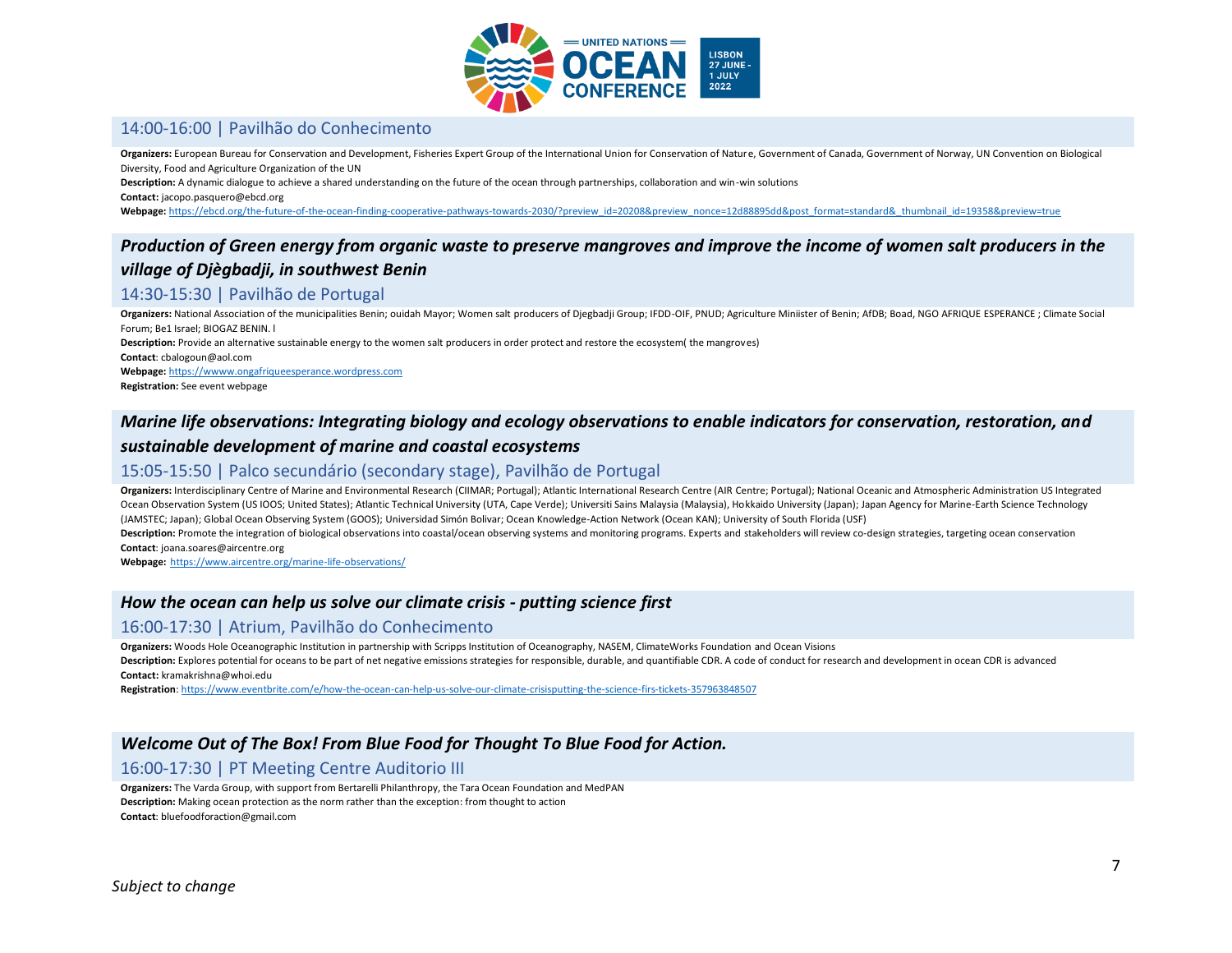

**Webpage:** <https://www.vardagroup.org/> **Registration:** By email to bluefoodforaction@gmail.com

# *Building a Bridge between Science and Sustainable Action in Managing Impacts of Non-Indigenous Species in the Mediterranean*

#### *Sea*

#### 17:00-19:00 | Pavilhão do Conhecimento

**Organizers:** Turkish Marine Reseach Foundation, International Ocean Institute, iSeas, Middle East Technical University, The Regional Activ ity Centre for Specially Protected Areas **Description:** How can we tackle the problems related to non-indigenous species in the Mediterranean basin which is one of the biodiversity hot spots in the world? **Contact**: tudav@tudav.org **Webpage:** <https://tudav.org/en/tudav-side-event-in-ocean-conference-2022-lisbon/>

# *Biodiversity is Everyone's Business: seafood companies make a stand on the High Seas Treaty*

#### 17:45-18:45 | Ocean Basecamp

**Organizers:** ClientEarth (as Secretariat to the Sustainable Seafood Coalition), Global Tuna Alliance, Hong Kong Sustainable Seafood Coalition Description: For the first time ever, the seafood supply chain has taken an aligned public stance on the High Seas Treaty. Learn about a position supported by more than 85 seafood companies - and how to join them **Contact**: otanqueray@clientearth.org

**Webpage:** <https://www.sustainableseafoodcoalition.org/unoc2022>

#### *Polar oceans: Engine to the global ocean-Messages and Messengers*

#### 18:00-20:00 | Mar da Palha Auditorium, Oceanário de Lisboa

Organizers: Prince Albert II of Monaco Foundation, Oceanographic Institute - Prince Albert I of Monaco Foundation, Oceano Azul Foundation, Scientific Committee on Antarctic Research (SCAR), International Arctic Science Committee (IASC), International Cryosphere Climate Initiative (ICCI), European Polar Board

Description: Join HSH Prince Albert II of Monaco, polar scientists and advocates for a discussion and cocktail to raise attention to the role of the Southern and Arctic Oceans in driving ocean and climate changes **Contact**: sgoyet@fpa2.org

**Webpage:** [www.thepolarinitiative.org](http://www.thepolarinitiative.org/)

**Registration:** <https://www.eventbrite.fr/e/billets-polar-oceans-engine-to-the-global-ocean-344790907887>

# *Regional solutions for global delivery: a North-East Atlantic perspective*

# 19:00-20:30 | Pavilhão do Conhecimento

Organizers: The OSPAR Commission for the Protection of the Marine Environment of the North-East Atlantic and its Contracting Parties. With partners from BirdLife International, KIMO International, and the North-East Atlant Fisheries Commission.

Description: Tackling the challenges facing the ocean requires collaboration. This event shares examples of OSPAR working with others to deliver concrete actions to protect and conserve the North-East Atlantic **Contact**: secretariat@ospar.org

**Webpage:** [www.ospar.org/un-ocean-conference-2022](http://www.ospar.org/un-ocean-conference-2022)

# WEDNESDAY 29 June

#### *Guided Tour to ALGATEC Eco Business Park, the largest microalgae production platform in Europe*

07:30-10:00 | ALGATEC Eco Business Park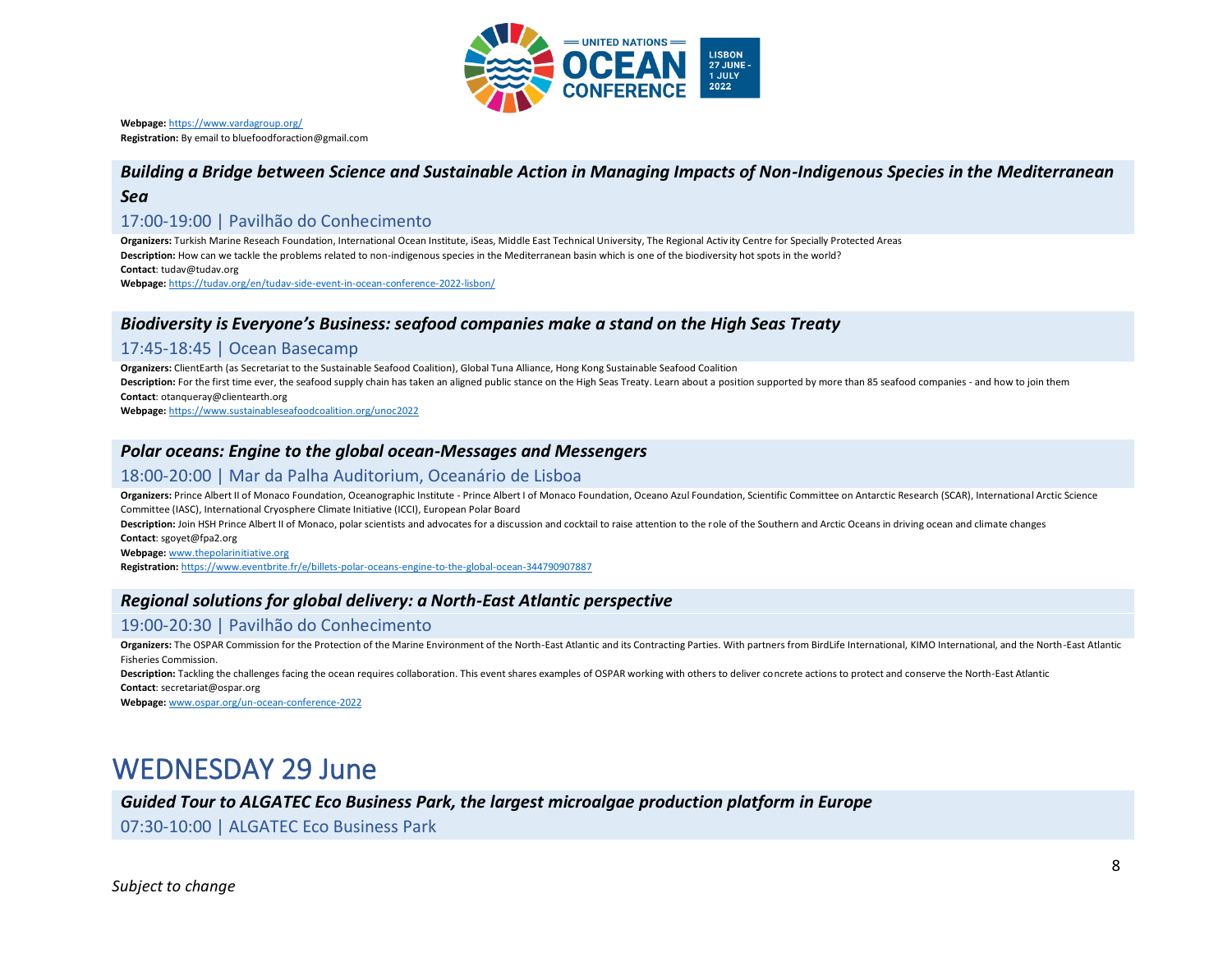

**Organizers:** A4F Algafuel, SA, and Green Aqua Póvoa, SA

**Description:** Experience a deep dive into Blue Bioeconomy. The guided tour to ALGATEC, the largest microalgae production platform in Europe focus on microalgae contribution to sustainable development **Contact**: melissa.fernandes@algafuel.pt

**Webpage:** <https://a4f.pt/en/news/experience-a-deep-dive-into-blue> **Registration:** <https://forms.gle/6ZuaafzKffJTa4Mg8>

# *Fostering international and regional cooperation in support of the sustainable development of the blue economy in LDCs, LLDCs and SIDS*

### 08:00-09:30 | Hotel Olissipo Oriente, Room Pequim B

**Organizers:** Government of Bangladesh; Government of the Cook Islands; Government of Botswana; International Seabed Authority; UN Department of Social and Economic Affairs; Government of Antigua and Barbuda; Government of Malta; Government of Norway; Kingdom of Tonga; UN Office of the High Representative for LDCs, LLDCs, SIDS; African Union ; Indian and Ocean Rim Association; Secretariat of the Pacific Community Description: Discuss the efforts of the international community through ISA, to promote national, regional and international cooperation in science in support of sustainable blue economy for LDCs, LLDCs and SIDS **Contact**: mbourrel@isa.org.jm

**Webpage:** <https://isa.org.jm/event/isa-at-unoc-2022>

#### *Public-Private Cooperation to Foster Sustainable Ocean Management Globally*

#### 08:15-11:30 | Fórum Picoas

**Organizers:** Government of the Netherlands, United Nations Global Compact, IOC-UNESCO, EY, Global Wind Energy Council, the Nature Conservancy Description: We will discuss new stakeholder engagement approaches which are enhancing collaboration between public, private and financial actors across sectors, leading to synergistic uses of the marine space **Contact**: selwyn@unglobalcompact.org

**Registration:** <https://www.eventbrite.com/e/2022-un-ocean-conference-in-person-side-event-tickets-345884418607>

#### *Rewilding the Sea*

# 09:15-17:30 | Auditorium I, PT Meeting Center

**Organizers:** Blue Marine Foundation, Gallifrey Foundation, Mission Blue, Sea Shepherd **Description:** TBC **Contact:** david@bluemarinefoundation.com

**Webpage:** [www.sharksrewildingandhopefortheocean.org/](http://www.sharksrewildingandhopefortheocean.org/)

#### *Integrating Marine Litter Monitoring to Inform Action: a global instrument to tackle a global pollution*

#### 08:30-10:00 | Centro Cultural de Cascais

**Organizers:** Atlantic International Research Centre (AIR Centre); UN Environment Programme (UNEP) - Global Partnership on Marine Litter (GPML); Global Ocean Observing System (GOOS); Institute of Oceanology Polish Academy of Sciences (IOPAS); Group on Earth Observations (GEO) Blue Planet; Mercator Ocean International (MOi); European Commission Marine Strategy Framework Directive Technical Group on Marine Litter (EC MSFD TG ML); Joint Group of Experts on the Scientific Aspects of Marine Environmental Protection Working Group 40 on Plastics and microplastics in the Ocean (GESAMP WG40); Institute of Electrical and Electronics Engineers - Oceanic Engineering Society (IEEE-EOS); International Ocean- Colour Coordinating Group - Task Force on Remote Sensing of Marine Litter (IOCCG-TF RSML); Japan Agency for Marine-Earth Science and Technology (JAMSTEC); Scientific Committee on Oceanic Research Working Group on Floating Litter and its Oceanic TranSport Analysis and Modelling (SCOR WG FLOTSAM); Marine Environment Laboratories of the International Atomic Energy Agency (MEL-IAEA); Plymouth Marine Laboratory (UK)

**Description:** The proposed event will advocate the necessity of supporting a Global Integrated Marine Litter Monitoring Platform as a strategic tool to achieve SGD 14 by 2030

**Contact**: jose.moutinho@aircentre.org

**Webpage:** <https://www.eu4oceanobs.eu/marine-litter-monitoring-to-inform-action/> **Registration:** See event webpage

#### *Ocean Sand: Risks and Transformative Opportunities for Sustainable and Equitable Extraction*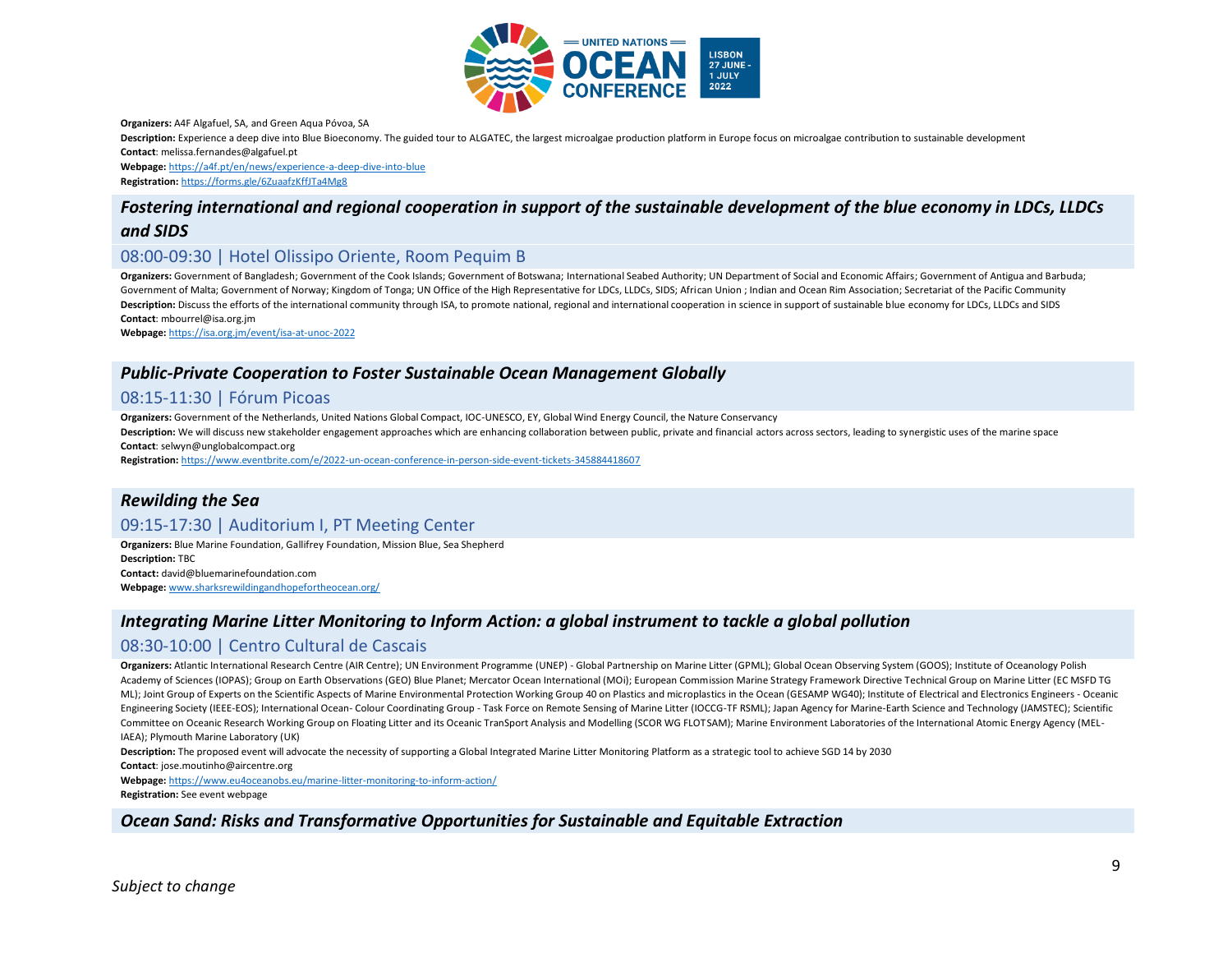

#### 09:00-11:00 | FIL - Lisbon Exhibition and Congress Centre

**Organizers:** Stockholm Resilience Centre; UNEP Finance Initiative ; UN Global Compact

**Description:** Convening a multi-stakeholder dialogue to identify promising scientific, technical and policy opportunities for sand stewardship

**Contact**: josefine.lynggaard@unepgrid.ch **Webpage:** TBC

**Registration:** TBC

#### *Sharks, Rewilding and Hope for the Ocean-with Sylvia Earle, Captain Alex Cornelissen, Charles Clover and more*

### 09:00-18:00 | TP Meeting Centre, Auditorium I

**Organizers:** Sea Shepherd, Mission Blue, Gallifrey Foundation & Blue Marine Foundation **Description:** Sharks, Rewilding and Hope for the Ocean **Contact**: Marketing@SeaShepherd.pt **Webpage:** [www.SharksRewildingandHopefortheOcean.org](http://www.sharksrewildingandhopefortheocean.org/) **Registration:** See event webpage

#### *Blue Pristine*

#### 10:00-0:00 | Hotel Le Consulat Rove

**Organizers:** Associação Surf Social Wave; (R) Hope - Lizzy Description: Pristine Blue is an exhibition of (R)HOPE, which is a coral reef created with ropes and wasted fishing cages collected on the beach. It is the story of massive fishing impacts on the Ocean **Contact**: associacao@surfsocialwave.org **Webpage:** <https://www.surfsocialwave.org/pristine-blue>

### *Sustainable fishing: solutions and innovations to help developing economy and small-scale fisheries in Indonesia and beyond*

#### 10:00-11:00 | Hotel Meliá Lisboa Oriente, Room Pacifico 1+2

**Organizers:** The Marine Stewardship Council, The Government of Indonesia Description: Join MSC the Government of Indonesia and others to discuss the role of partnerships, markets and science in overcoming obstacles to sustainable fishing for developing economy and small-scale fisheries **Contact**: stephanie.shepherd@msc.org **Webpage:** <https://www.msc.org/un-ocean-conference> **Registration:** <https://www.eventbrite.co.uk/e/msc-un-ocean-side-event-tickets-352630827297>

#### *The Ocean Impact Navigator: Harnessing Innovation and a New Impact Measurement Framework to Regenerate Ocean Health*

#### 10:00-11:15 | Reef Action Hub

**Organizers:** 1000 Ocean Startups + GEOS Decade Programme + SYSTEMIQ + Description: This event showcases the Ocean Impact Navigator, a new impact KPI framework developed by the 1000 Ocean Startups coalition with SYSTEMIQ to streamline impact reporting for sustainable ocean start-ups. **Contact**: theo.gott@systemiq.earth

**Webpage:** <https://globalfundcoralreefs.org/news/reefactionhub/> **Registration:** TBC

#### *Strengthening Community Action to End Plastic Pollution and Marine Litter*

# 10:10-12:12 | Pavilhão de Portugal

#### **Organizers:** KAAPBERGER **Description:** Strengthening Community Action to End Plastic Pollution and Marine Litter along the West Coast of Africa-Towards a Plastic Pollution Treaty **Contact**: icenecdev@gmail.com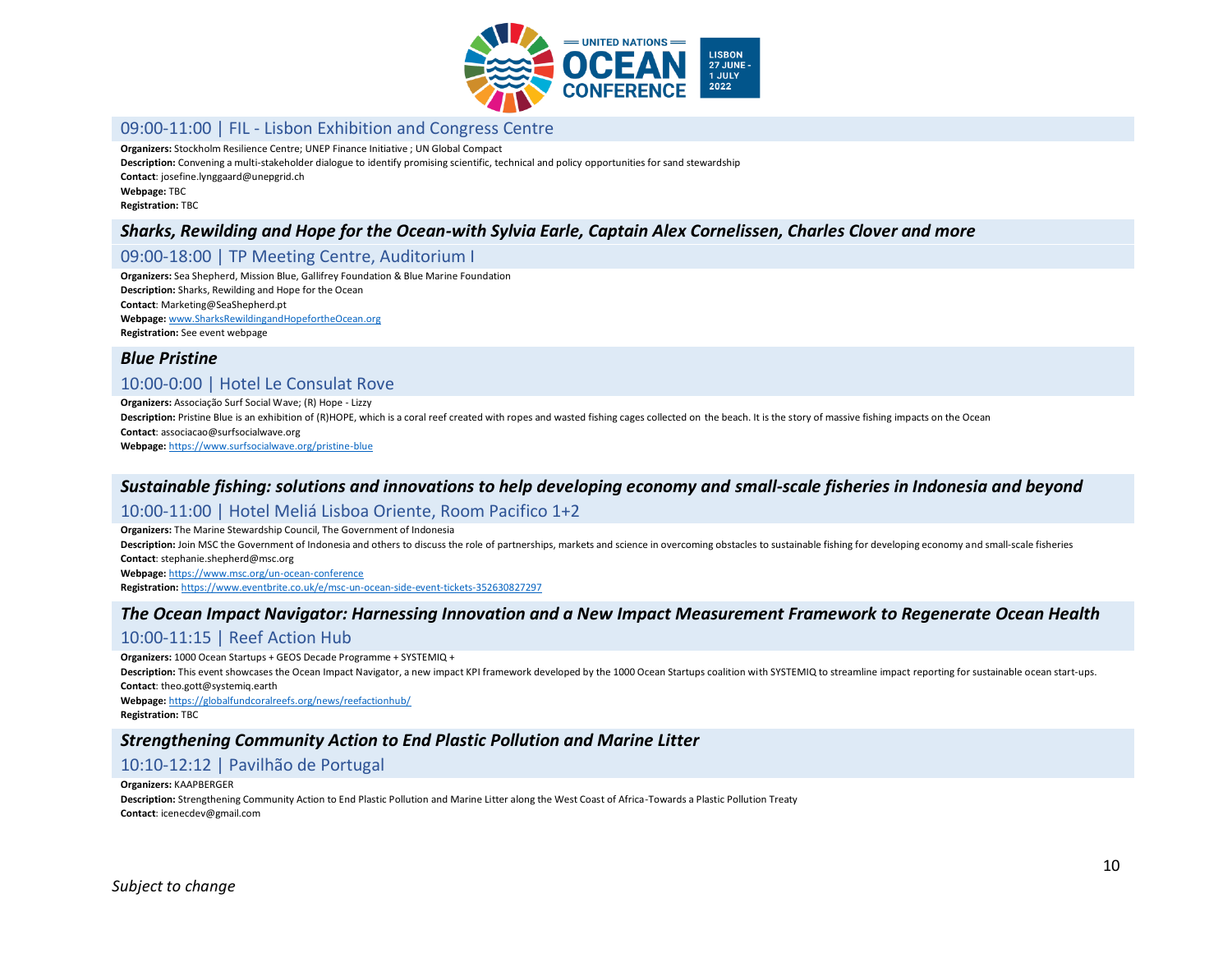

**Webpage:** <https://icenecdev.org/> **Registration:** See event webpage

#### *Reduce Ocean Noise and save our ocean*

### 10:45-11:45 | NGO base camp (NGO Hub)

**Organizers:** OceanCare, Coalition Clean Baltic (CCB) and BUND Friends of the Earth Germany// The event is co-sponsored by Germany and Switzerland Description: This event discusses multi-environmental benefits of ocean noise prevention and mitigation from shipping and by the oil & gas sector and different concepts for a protective status of sea areas **Contact**: jmueller@oceancare.org

**Webpage:** <https://www.oceancare.org/en/slow-down-to-save-the-climate-reducing-shipping-speed-helps-tackle-the-climate-crisis-with-immediate-effect/>

# *Solutions and partnerships to promote sustainable fishing and strengthen implementation of international instruments to prevent, deter and eliminate IUU fishing*

### 11:00-12:45 | Palácio Penafiel

**Organizers:** UN Food and Agriculture Organization (FAO and The Pew Charitable Trusts (PEW)

Description: The event aims to showcase and to discuss solutions for the effective implementation of the FAO Port State Measures to Prevent, Deter and Eliminate Illegal unreported and unregulated (IUU) fishing **Contact**: mlapao@cplp.org

**Webpage:** <https://oceano.cplp.org/ods-14/pesca-inn-iuu-fishing/>

### *Location location location: scaling-up the impact of 30x30*

#### 11:30-13:00 | PT Meeting Center - Auditorium III

**Organizers:** Wildlife Conservation Society (WCS) with partners: Government of Zanzibar, Blue Action Fund, Environmental Defense Fund (EDF), Rare Description: To compare approaches for identifying the location of protected areas established within the 30x30 initiative, and illustrate that successful outcomes require elements beyond purely km2 of designation **Contact**: smartinelli@wcs.org

**Webpage:** <https://sdg14.wcs.org/>

# *Promoting Blue Economy in Sierra Leone*

# 13:00-03:00 | Lisbon Congress Center, Room 3

**Organizers:** Sierra Leone Life Saving Society/Sirius Educational Research Center **Description:** Institutional Collaboration to Support Developing Nations in Promoting Implementation of Blue Economy **Contact**: info@livesaving.org **Webpage:** [www.livesaving.org/unoceansideevent](http://www.livesaving.org/unoceansideevent)

#### *Archipelagic and Island States (AIS) Forum: Best Practices of Blue Innovative Financing in AIS Countries*

13:00-15:00 | FIL Venue, Room 3-PT Meeting Center

**Organizers:** Coordinating Ministry for Maritime Affairs and Investment, Republic of Indonesia

**Description:** The event aims to explore the best practices of implementation of blue innovative financing in Archipelagic and Island States which are well known of their own blue economy policy **Contact**: livita.sumali@undp.org

**Webpage:** <https://www.aisforum.org/opportunity/ais-forum-on-un-ocean-conference>

#### *Launch of the Global Ocean Energy Alliance (GLOEA): Ocean Energy For Climate Resilient Economies*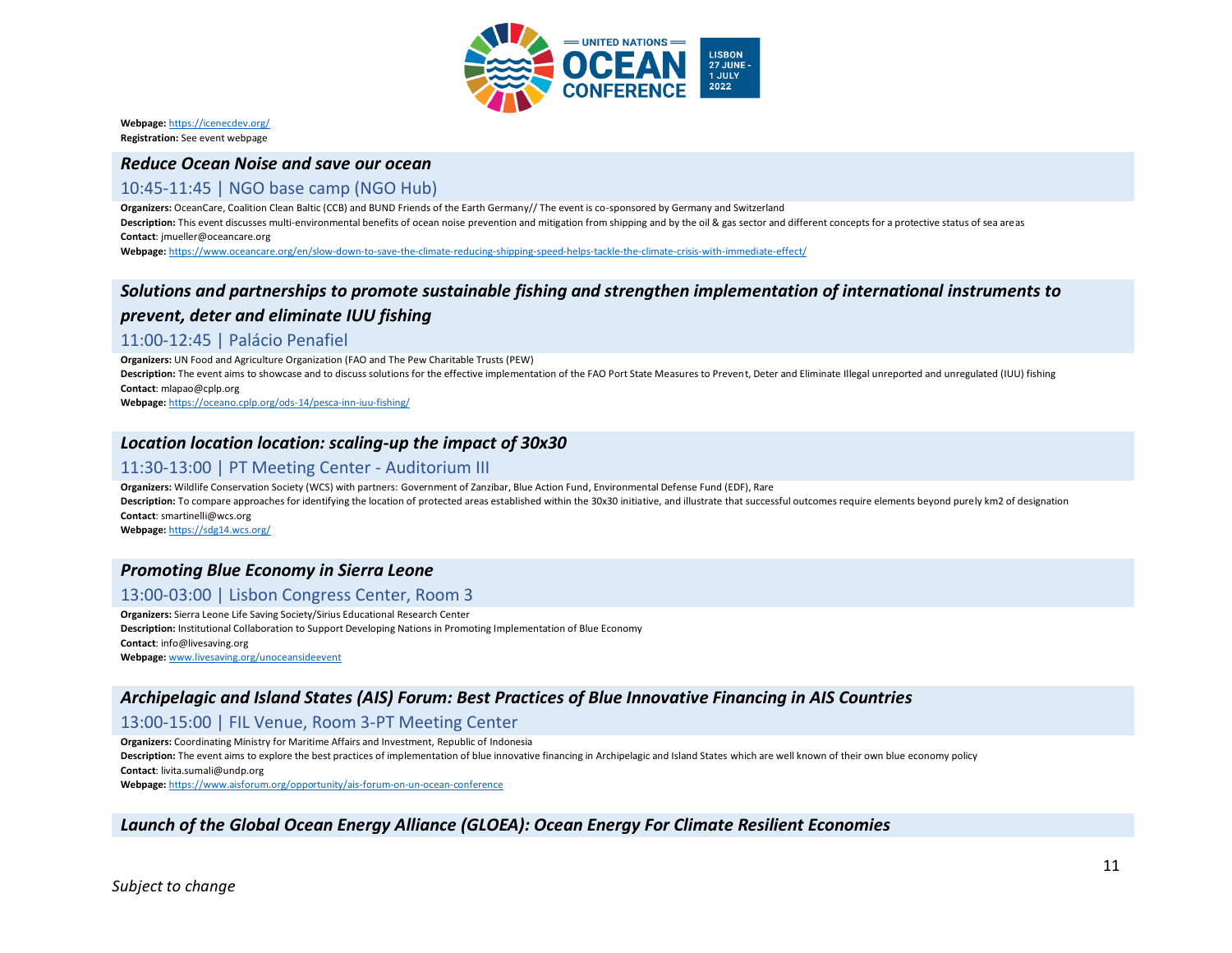

# 13:00-15:00 | Eurostars Universal Hotel

**Organizers:** SIDS DOCK, United Nations Industrial Development Organization (UNIDO), Global Network of Sustainable Energy Centres (GN-SEC), Stimson Center

Description: Demonstration and deployment of commercial-scale ocean energy technologies appropriate to SIDS and coastal cities for development of the blue economy through partnerships that mobilize investments **Contact**: cduncan@sidsdock.org

**Webpage:** <https://sidsdock.org/gloea>

**Registration:** TBC

#### *Maritime Transport and SDG 14*

# 13:00-15:00 | European Maritime Safety Agency, Loyola de Palacio Conference Centre, Lisbon (TBC)

**Organizers:** European Space Agency (ESA) and European Maritime Safety Agency (EMSA)

**Description:** Exploring opportunities to monitor and reduce marine pollution and to enable the decarbonisation of maritime transport through space solutions and other innovative technologies **Contact**: Samy.Djavidnia@emsa.europa.eu

**Webpage:** <https://business.esa.int/news/esa-and-emsa-event-to-highlight-how-space-can-help-to-conserve-our-oceans> **Registration:** <https://extranet.emsa.europa.eu/unoc-emsa>

#### *Proposals from Japan for Ocean Conservation towards Expo 2025 Osaka, Kansai*

# 13:00-15:00 | Hotel Olissippo Oriente "Tóquio (Tokyo)"

**Organizers:** Ministry of Foreign Affairs of Japan

**Description:** Focusing on what all stakeholders should do to achieve SDGs 14 and the issue of marine plastics, we will make proposals from Japan towards Expo 2025 Osaka, Kansai, which is known as the "Marine Expo" **Contact**: adpost4@nex.nikkei.co.jp

**Webpage:** <https://events.nikkei.co.jp/29june2022/>

#### *Transitioning from Fragility and Solutions for Reimagining Development*

#### 13:00-15:00 | The g7+ European Hub

**Organizers:** The Foundation for Post Conflict Development - g7+ **Description:** Conference about the necessary transition from fragility toward a new imagined development for post conflict communities **Contact**: eventsfpcd@gmail.com **Webpage:** <https://www.fpcd.dance/fpcd-g7-conference/> **Registration:** <https://bit.ly/38XUnjt>

#### *Financing the Blue Economy in Asia and the Pacific*

#### 13:15-14:30 | Pavilhão do Conhecimento, Auditorium

**Organizers:** (1) Government of Fiji (TBC) , (2) Government of Indonesia, (3) Government of Palau (TBC), (4) Ocean Risk and Resilience Action Alliance Description: Learn about experiences of developing blue finance roadmaps and opportunities for attracting finance through blue bonds, coral reef insurance, and platforms for scaling up blue economy activity **Contact**: tmarin.consultant@adb.org

**Webpage:** <https://www.adb.org/news/events/financing-blue-economy-asia-pacific> **Registration:** <https://forms.gle/mS9FhbeBtC9EfC9x5>

#### *Why are we not saving the ocean?*

### 14:30-16:00 | Calouste Gulbenkian Foundation, Foyer

**Organizers:** Communications Inc; OneOcean Flotilla; Calouste Gulbenkian Foundation **Description:** The case for influence and engagement in achieving ocean-climate solutions **Contact**: natalie@communicationsinc.co.uk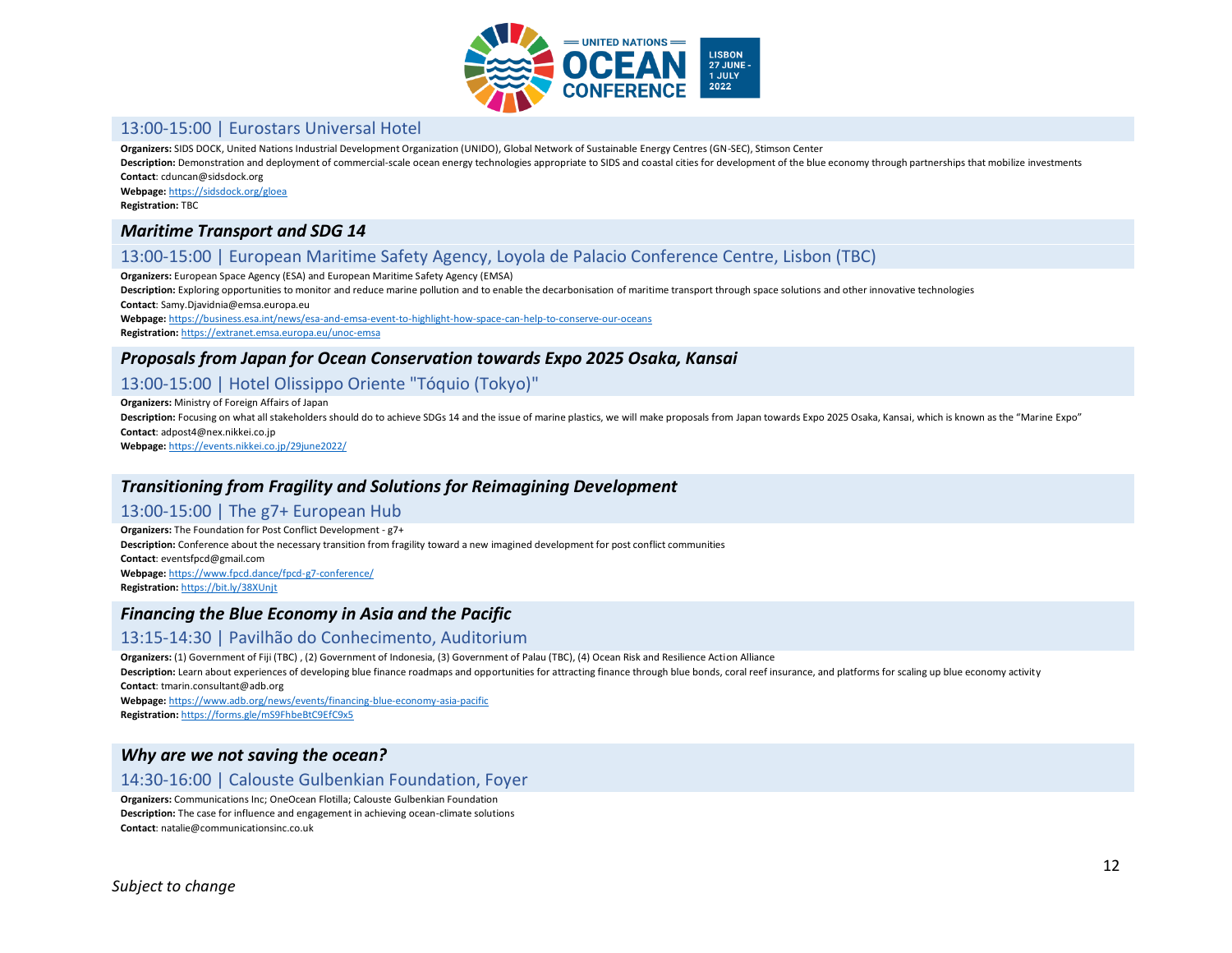

**Webpage:** [www.oceanprotect.org](http://www.oceanprotect.org/)

#### *Surf Protected Area Networks: A Novel and Innovative Approach to Protect Coastal Ecosystems Harnessing the Power of Surfing*

#### *in the Blue Economy*

#### 15:00-18:00 | Lisbon School of Health Technology Amphitheatre

**Organizers:** Conservation International

**Description:** This side event will focus on Surf Protected Area Networks as a new approach for marine and coastal conservation and showcase examples of success in different regions around the world **Contact**: mara@savethewaves.org

**Webpage:** [www.savethewaves.org](http://www.savethewaves.org/)

#### *Opportunities in Building Solutions for the Sustainable Ocean Economy in the Archipelagic and Island States*

#### 16:00-18:00 | FIL Venue, Room 3-PT Meeting Center

**Organizers:** Coordinating Ministry of Maritime Affairs and Investment of the Republic of Indonesia; UNDP-Archipelagic Islands and States Forum

Description: This side event will focus on exploring opportunities & concrete solutions in the blue economy sector as well as addressing notable challenges to achieve SDGs faced by the archipelagic & island states **Contact**: livita.sumali@undp.org

**Webpage:** <https://www.aisforum.org/opportunity/ais-forum-on-un-ocean-conference>

**Registration:** See event website

#### *The Great Blue Wall: Accelerating Ocean Conservation and Regenerative Economic Development in the Western Indian Ocean*

#### 16:00-21:00 | Eurostars Universal Lisboa

**Organizers:** IUCN, Blue Forest, Nekton **Description:** The event aims to catalyse political momentum, mobilize finances and announce States and partner commitments towards accelerating ocean conservation action **Contact**: peter.manyara@iucn.org **Webpage:** <https://www.greatbluewall.org/news/gbwatunoc/>

#### *Marine megafauna & blue carbon: how protecting charismatic ocean species contributes to climate protection*

#### 18:00-19:30 | Library Room, Pavilhão do Conhecimento

Organizers: Whale and Dolphin Conservation; Ocean Governance Project Marine Mammal Twinning; Seas at Risk; Government of Portugal; Government of Belgium; Government of Argentina; Clean Arctic Alliance; Convention of Migratory Species; University of British Columbia; Mission Blue

Description: Restoring ocean biomass is climate action. The important role of ocean life, particularly marine megafauna, is often overlooked, but it's apparent a renewed focus and urgency is needed to benefit SDGs **Contact**: ed.goodall@whales.org

**Registration:** <https://www.eventbrite.co.uk/e/un-ocean-conference-side-event-marine-megafauna-blue-carbon-tickets-352514308787>

#### *Interoperable, transparent, and accessible marine data for the UN 2030 Agenda, the UN Ocean Decade, and for the benefit of all*

#### 18:00-20:00 | Pavilhão de Portugal

**Organizers:** Fugro, European Marine Observation and Data Network (EMODnet), Intertidal Agency, UNESCO Intergovernmental Oceanographic Commission (IOC), UNESCO IOC's International Oceanographic Data and Information Exchange (IODE), Mercator Ocean International, and Flanders Marine Institute (VLIZ)

**Description:** Event will showcase examples of ocean data interoperability initiatives, share insights from these efforts and discuss how to expand collaborations under the Ocean Decade to achieve UN 2030 Agenda **Contact**: events@emodnet.eu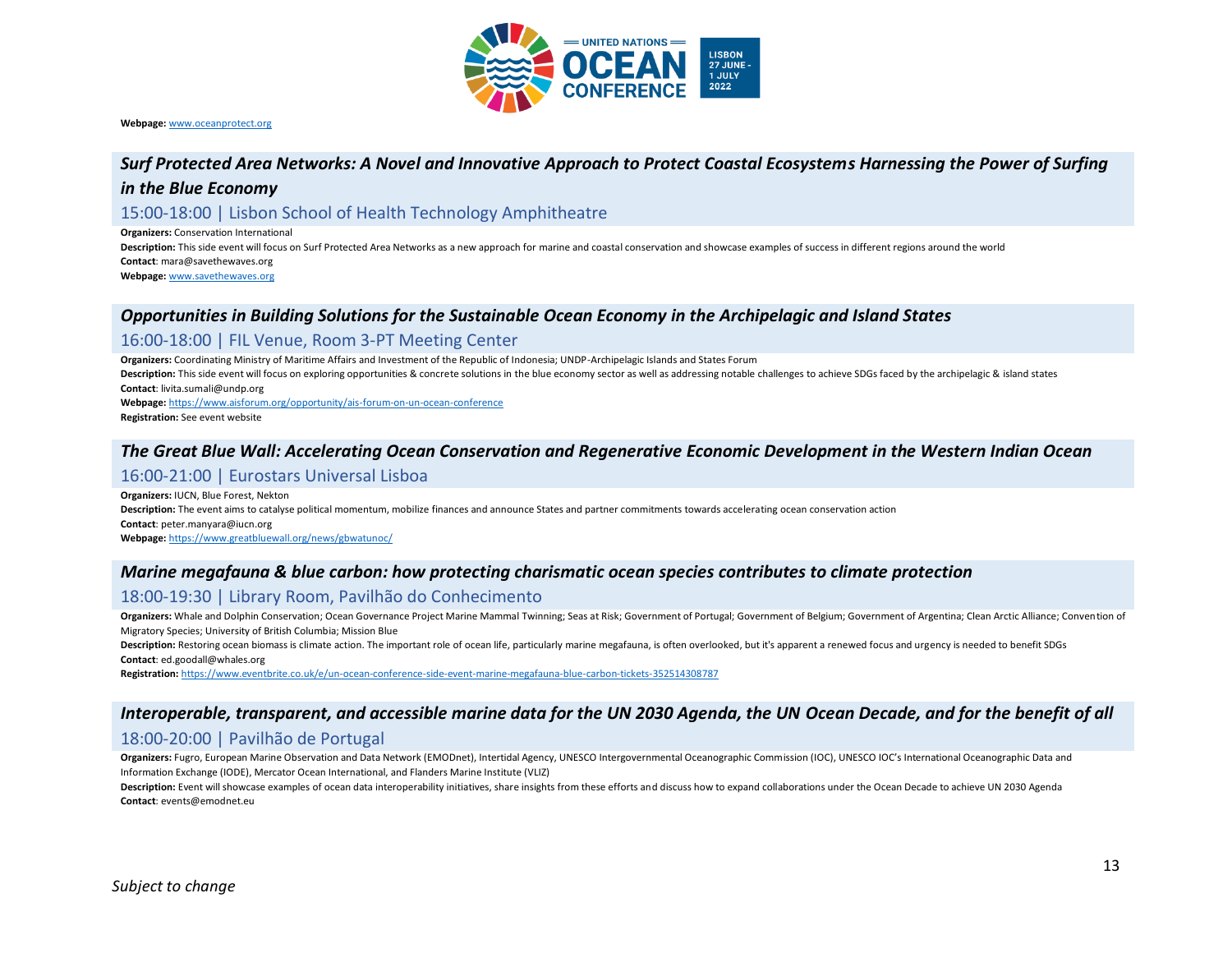

**Webpage:** <https://emodnet.ec.europa.eu/en/UN-Ocean-Conference-SideEvent-MarineDataInteroperability> **Registration:** See event website

# *Ocean Literacy Dialogues at UNOC*

### 18:00-20:00 | Pavilhão do Conhecimento

**Organizers:** EU4Ocean Coalition of DG MARE; IOC-UNESCO; Portuguese Ministry of the Economy and the Sea, Portugal; NMEA- National Marine Educators Association, US; COLC-Canadian Ocean Literacy Coalition, Canada; EMSEA-European Marine Science Educators Association, Europe; RELATO - Latin America Education Network for the Ocean; AMEA - Asia Marine Educators Association; Australian Association for Environmental Education; International Pacific Marine Educators Network; All-Atlantic Blue Schools Network; Atlantic Basin (Galway and Belém areas); GOSE - Global Ocean Science Education, US; EuroGOOS; Escola Azul, DGPM and EMEPC, Portuguese Ministry of the Economy and the Sea, Portugal; Acteon, France; Ciência Viva, Portugal; College of Exploration, US; Maré de Ciência, UNIFESP, Brazil; Planeta Océano, Peru; Acqua Mater, Brazil; Nausicaa, France; Oceano Azul Foundation, Portugal; Aires Marines Educatives, OFB, France

**Description:** First of a series of Ocean Literacy Dialogues to take stock of recent developments and align strategies for cooperation during the Decade of Ocean Sciences for Sustainable Development **Contact**: info@cienciaviva.pt

**Webpage:** <https://www.oceandecade.org/un-ocean-conference/>

**Registration:** <https://tinyurl.com/53hubzxd>

# *Scaling up ambition in science partnerships to address challenges at ocean basin scale: examples from the iAtlantic project*

#### 18:00-20:00 | Chiado Room, Tivoli Oriente Lisboa Hotel

Organizers: The iAtlantic project (via Seascape Consultants Ltd); University of Edinburgh, UK; National Oceanic and Atmospheric Administration, USA; Fisheries and Oceans, Canada; International Association of Oil and Gas Producers

Description: Showcasing how iAtlantic has fostered strong, productive collaborations across organisations, initiatives and sectors to generate tangible scientific progress on critical issues at ocean basin scale **Contact**: vikki.gunn@seascapeconsultants.co.uk

**Webpage:** <https://www.iatlantic.eu/unoc2022-side-event/>

#### *WOMENVAI and partners side-event: Implementing Disruptive innovation while preserving Ocean biodiversity*

#### 18:00-20:00 | ICS - Institute of Social Sciences, University of Lisbon Auditório Sedas Nunes

**Organizers:** ACEF Africa, Business As Nature, Swiss Engineering Geneva, WFEO

Description: Conservation of marine ecosystem and grassroots level, taking into cognisance the livelihoods of grassroots communities will be discussed on top of challenging tools from geoengineering perspectives **Contact**: contact@womenvai.org **Webpage:** <https://fb.me/e/5IwaazuID>

**Registration:** By email to contact@womenvai.org

#### *Seabed 2030: Mapping for People and Planet*

#### 18:00-20:00 | Leonidas Room, MYRIAD Hotel

**Organizers:** The Nippon Foundation-GEBCO Seabed 2030 Project (Seabed 2030), The Nippon Foundation, International Hydrographic Organization (IHO) and the Intergovernmental Oceanographic Commission (IOC) of UNESCO Description: Join this high-level panel session discussing the benefits of ocean mapping from a global perspective, how mapping is essential to supporting the UN SDG14 and Ocean Decade, and safeguarding our future **Contact**: comms@seabed2030.org

**Registration:** <https://www.eventbrite.com/e/un-ocean-conference-side-event-seabed-2030-mapping-for-people-and-planet-tickets-352497458387>

#### *Great Blue Wall: Mozambique Sets Standard for Coastal Resilience*

#### 18:00-21:00 | Eurostars Universal Lisboa (10 min from Altice Arena)

**Organizers:** Mozambique Ministry of Land and Water, IUCN, and Blue Forest

**Description:** Mozambique will showcase how it is using nature based solutions to enhance its climate adaptation, improve livelihoods in coastal communities and meet its SDGs **Contact**: vahid@blueforest.co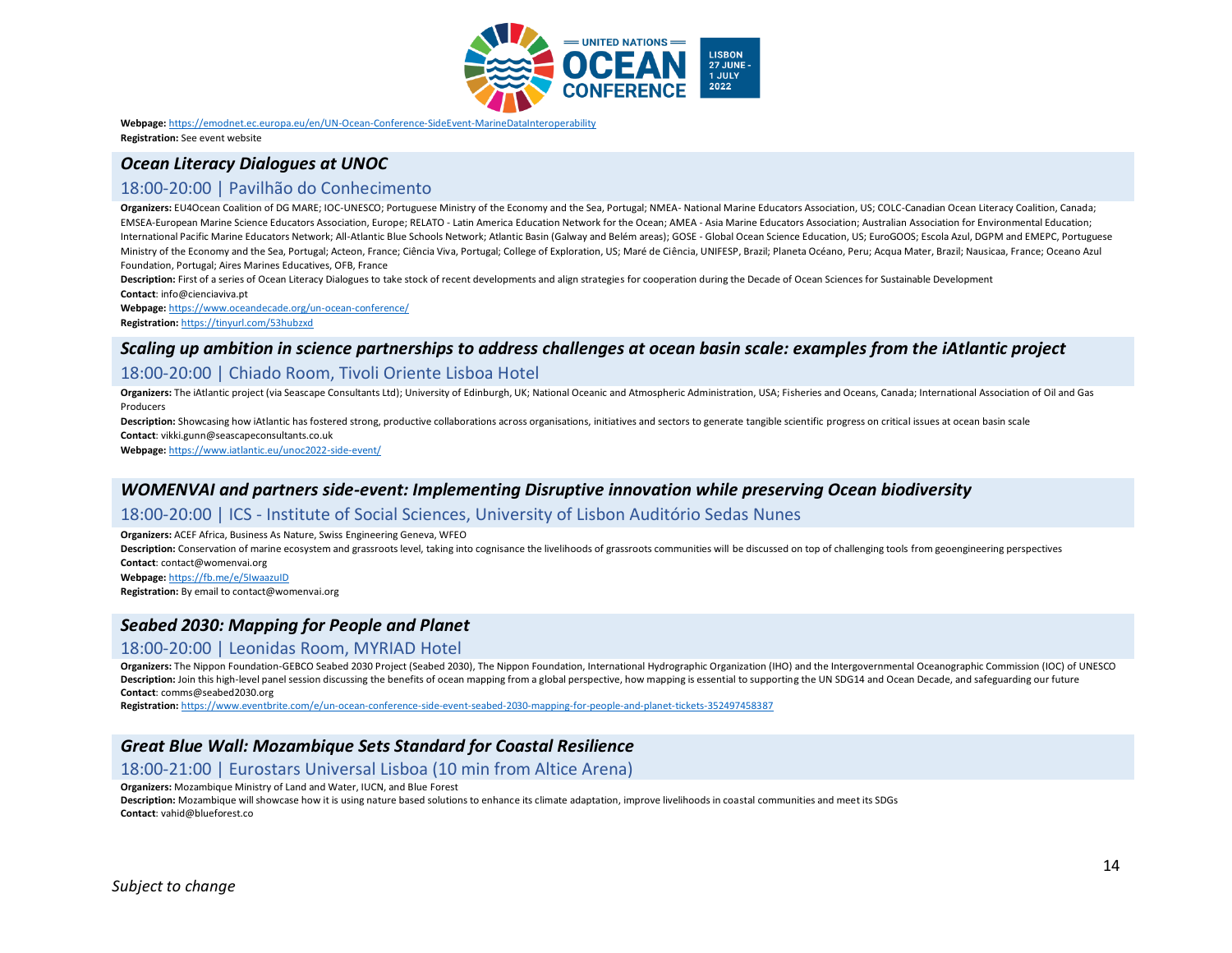

**Registration:** Delegates must register via this portal[: https://forms.gle/27waZGppNzPHk29r9.](https://forms.gle/27waZGppNzPHk29r9) Deadline for registration is Monday 27 June.

#### *Ocean Acidification Research for Sustainability - UN OCEAN CONFERENCE side event & reception*

#### 18:30-21:00 | Announced by registration

**Organizers:** IOC UNESCO and the Blue Marine Foundation

**Description:** Side event & reception towards SDG 14.3 with the Global Ocean Acidification Observing Network, the UN Ocean Decade endorsed Ocean Acidification Research for Sustainability programme and partners **Contact**[: tke@pml.ac.uk](mailto:tke@pml.ac.uk)

**Registration:** [https://docs.google.com/forms/d/e/1FAIpQLScvJMOHhdSqmapHUCv2NKepwyUropXClS4emKkPWPqqzBGHlQ/viewform?usp=sf\\_link](https://docs.google.com/forms/d/e/1FAIpQLScvJMOHhdSqmapHUCv2NKepwyUropXClS4emKkPWPqqzBGHlQ/viewform?usp=sf_link) 

#### *EAF-Nansen Programme-a long-term partnership for sustainable use of the Ocean*

#### 18:30-20:00 | PT Meeting Centre

**Organizers:** Norwegian Agency for Development Cooperation (Norad); Food and Agriculture Organization of the United Nations (FAO); Institute of Marine Research (IMR); Mozambique: Mozambique Oceanographic Institute; Angola: National Institute of Fisheries Research (INIP), Namibia: Ministry of Fisheries and Marine Resources (MFMR)

Description: This side event will highlight the present and future work of the Programme to support the partner countries and regional organizations in their efforts to achieve sustainable management of fisheries. **Contact**: agata.mrowiec@fao.org

**Webpage:** <https://www.fao.org/in-action/eaf-nansen/news-events/detail-events/en/c/1528088/>

**Registration:** <https://fao.zoom.us/meeting/register/tJwkdu2vrjgtEtJSoZCSmaoS0Cs1RAdvAY4Z>

#### *Marine Debris Monitoring and Assessment: Recommendation for Monitoring Debris Trend in Marine Environment*

#### 18:30-20:00 | Feira Internacional de Lisboa

**Organizers:** Coordinating Ministry for Maritime Affairs and Investment, Indonesia

Description: This side event aims to exchange knowledge and best practices on marine debris monitoring due to its role in providing a detailed condition on the crisis and the best method to mitigating it **Contact**: ahmad.rambe@undp.org

**Webpage:** <https://bit.ly/marinedebrismonitoringUNOC2022>

### *Launch of "Urban Rivers" documentary: interactions among people, the urban environment, rivers, and the sea*

#### 20:00-23:00 | Pavilhão do Conhecimento

**Organizers:** Ciência Viva; Instituto Mar Urbano; OceanPact; United Nations Development Programme; United by the Sea **Description:** The event will present and discuss "Urban Rivers", documentary that for the first time reveals the rich biodiversity and levels of pollution in the estuaries of the Portuguese rivers Tejo and Sado **Contact**: analyra@oceanpact.com; saenandoah.dutra@undp.org; ricardogomesfoto@gmail.com **Webpage:** <https://institutomarurbano.com.br/rios-urbanos>

# THURSDAY 30 June

#### *Advancing women empowerment and leadership in marine scientific research to support inclusive sustainable ocean*

#### *governance*

08:00-09:30 | Hotel Olissipo Oriente - Room Pequim B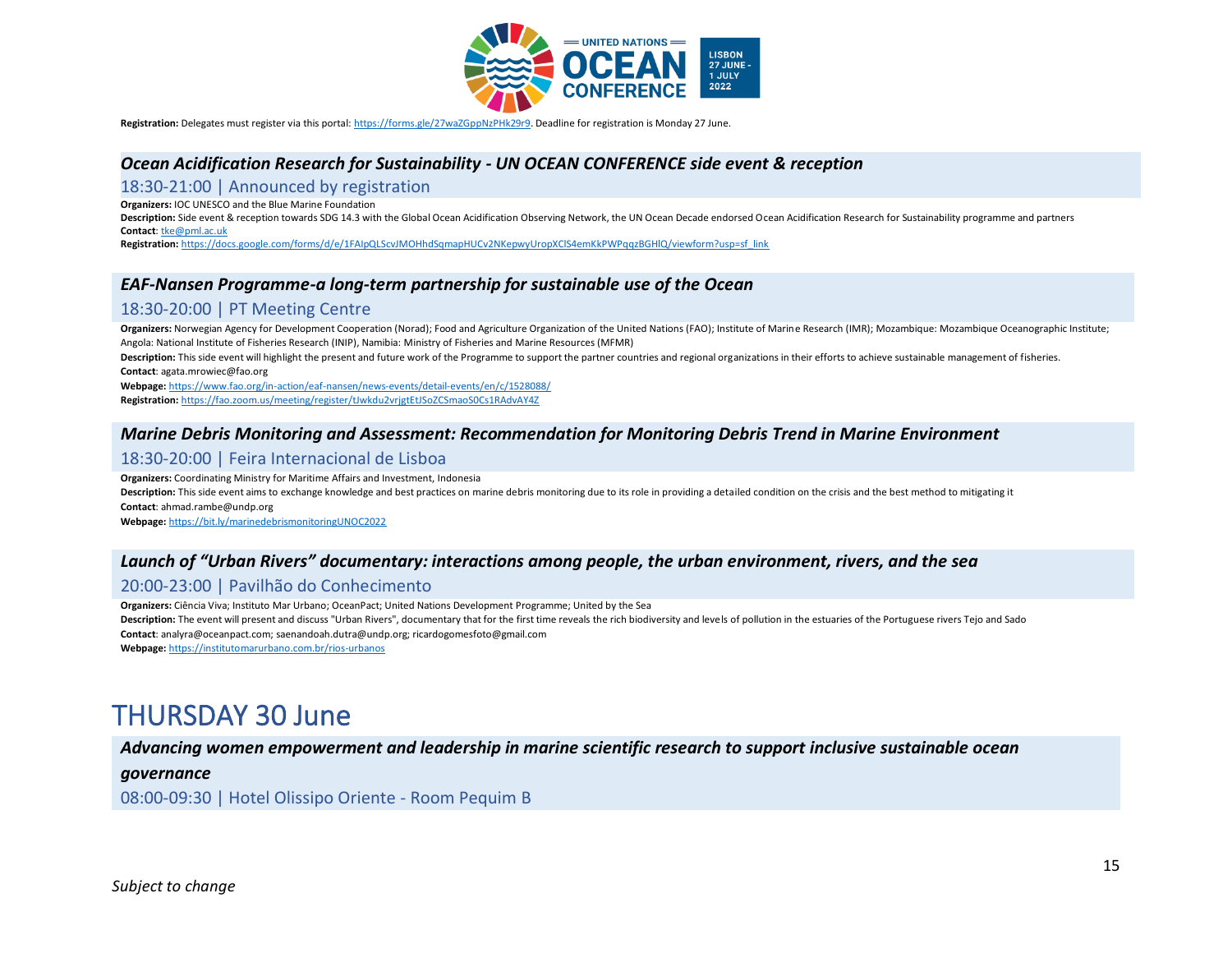

**Organizers:** Government of Antigua and Barbuda: Government of Canada: International Seabed Authority (ISA); Government of Malta; Kingdom of Tonga; UN Office of Legal Affairs-UN Legal Counsel / DOALOS ; UN Department of Social and Economic Affairs (UN-DESA); UN Office of the High Representative for LDCs, LLDCs, SIDS (UN-OHRLLS); African Union (AU) ; Organization of Economic and Cooperation Development (OECD); IFREMER (France): National Maritime Institute of Korea (MABIK) : National Oceanography Center (UK) ; Secretariat of the Pacific Community (SPC)

**Description:** Overview of current and future partnerships & initiatives in support of women empowerment and leadership in deep-sea research particularly for women scientists from LDCs, LLDCs and SIDS **Contact**: mbourrel@isa.org.jm

**Webpage:** <https://isa.org.jm/event/isa-at-unoc-2022> **Registration**: See event webpage

# *Putting theory into practice: systems change as a tool for tackling ocean plastic pollution at source*

# 08:00-09:30 | Sea The Future Cafe

**Organizers:** Zoological Society of London (ZSL), Calouste Gulbenkian Foundation (CGF), Surfers Against Sewage (SAS), Patagonia, International Programme on the State of the Ocean (IPSO) **Description:** This event will explore real-life approaches, innovations and interventions that have reduced plastic pollution within cities, communities and businesses **Contact**: alice.chamberlain@zsl.org

**Registration**[: https://www.eventbrite.co.uk/e/putting-theory-into-practice-tackling-ocean-plastic-pollution-at-source-tickets-353654629517](https://www.eventbrite.co.uk/e/putting-theory-into-practice-tackling-ocean-plastic-pollution-at-source-tickets-353654629517)

#### *Ridding The Portuguese Waves*

# 08:00-10:30 | Costa da Caparica

**Organizers:** VisitPortugal, MEO, EDP, World Surf League **Description:** A unique experience in the Portuguese Waves, including shuttles to and from the main stage of the Ocean Conference to Costa da Caparica beaches for a surf class **Contact**: media@turismodeportugal.pt **Webpage:** <https://www.visitportugal.com/en/content/ocean-conference> **Registration:** See event webpage

#### *I's on the Ocean: Integration, Implementation, Impact*

#### 08:15-09:45 | Pavilhão do Conhecimento. Auditório José Mariano Gago

**Organizers:** WWF, the CBD Secretariat and the World Economic Forum's Friends of Ocean Action Description: This event will explore ways to align and leverage ocean action to benefit biodiversity, climate and people. We'll chart a course from commitment to delivery and showcase where real impact is evident **Contact**: pmerriman@wwfint.org

**Webpage:** [https://wwf.panda.org/discover/our\\_focus/oceans\\_practice/un\\_ocean\\_conference\\_2022/](https://wwf.panda.org/discover/our_focus/oceans_practice/un_ocean_conference_2022/)

#### *Ocean Bachelor - meet the Ocean now (Ocean Degree Launch)*

#### 09:00-09:45 | Pavilhão de Portugal

Organizers: Universidade NOVA de Lisboa; NOVA School of Law; NOVA School of Science and Technology; NOVA School of Business and Economics; NOVA School of Social Sciences and Humanities; NOVA Information Management School; University of Algarve

**Description:** The Ocean Bachelor is a pioneer multidisciplinary degree taught in English that brings together two universities and nine faculties and aims to promote the interdisciplinary study of the Ocean. **Contact**: novaocean@novalaw.unl.pt

**Webpage:** [https://novaocean.novalaw.unl.pt/?page\\_id=1502](https://novaocean.novalaw.unl.pt/?page_id=1502)

*Marine and coastal-estuarine ecosystems in Europe under high pressure: Sharing insights & best practices on source-to-sea, multiuse and area-based protection efforts*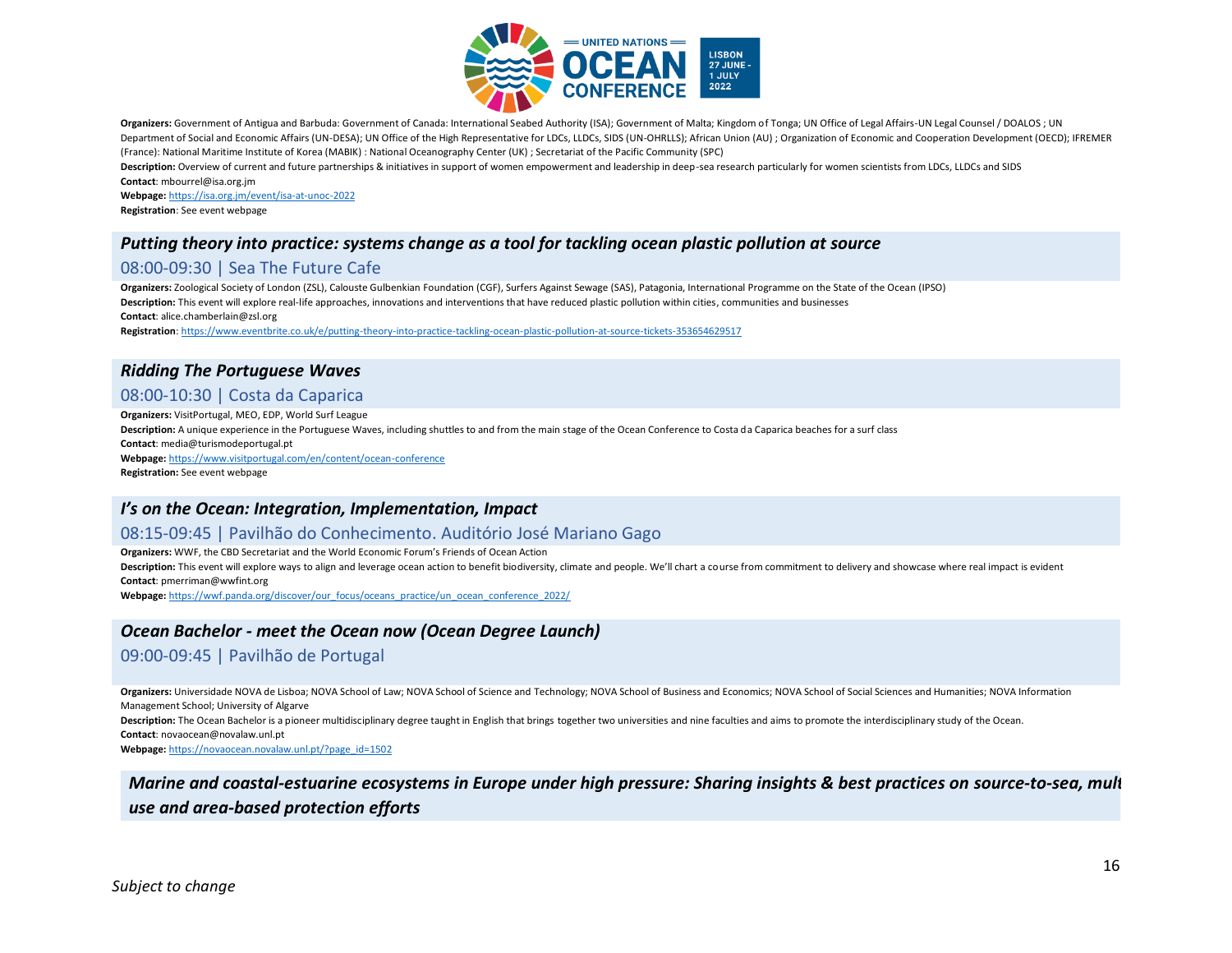

### 9:00-11:00 | Pavilhao do Conhecimento (800m from the Blue Zone)

Organizers: HIT Nature Conservation Foundation (Siegburg, Germany), Uni Ghent (Belgium), Royal Belgium Institute of Natural Sciences (Brussels, Belgium), North Sea Farmers (Den Haag, Netherlands), ATECMA (Madrid, Spain), Submon (Barcelona, Spain)

**Description:** This event will feature a range of projects that are advancing the conservation & restoration of coastal-marine ecosystems in Europe. A panel discussion will look for synergies and holistic solutions **Contact**[: gregory.fuchs@ecologic.eu](mailto:gregory.fuchs@ecologic.eu)

**Webpage:** <https://www.ecologic.eu/18639>

# *Lançamento da tradução em português do ebook "Criminalidade Marítima - Manual para Profissionais da Justiça" (Maritime Justice - A Manual for Criminal Justice Practioners, third edition, 2020)*

### 09:30-10:30 | Auditório - Camões, Instituto da Cooperação e da Língua, I.P.

**Organizers:** PACED - Projeto de Apoio à Consolidação do Estado de Direito nos PALOP e em Timor-Leste / PALOP + TL / Camões, I.P. / União Europeia

**Description:** Lançamento da tradução em português do ebook "Criminalidade Marítima - Manual para Profissionais da Justiça" (Maritime Justice - A Manual for Criminal Justice Practioners, third edition, 2020) **Contact**: jpcampos.paced@camoes.mne.pt

**Webpage:** <https://www.paced-paloptl.com/>

### *Looming Dangers to Sustainable Development and Global Climate Justice: Drawing a Blue Line to Protect the Ocean against*

#### *Deep Sea Mining*

#### 09:30-11:00 | Ocean Basecamp; Passeio Adamastor Edificio Nau

**Organizers:** German NGO Forum on Environment and Development, Pacific Network on Globalisation (PANG), Pacific Conference of Churches (PCC), Fair Oceans, Misereor, Brot für die Welt, Ozeanien-Dialog Description: The oceans are facing yet another danger: Deep Sea Mining. We need to halt to this destructive industry, set a path towards sustainable development, and ensure a living common heritage for human kind **Contact**: abshagen@forumue.de

**Webpage:** <https://www.forumue.de/un-ocean-conference-side-event-on-deep-sea-mining/> **Registration**[: https://www.forumue.de/un-ocean-conference-side-event-on-deep-sea-mining/](https://www.forumue.de/un-ocean-conference-side-event-on-deep-sea-mining/)

# *Ocean Conservation Journeys: Stories from Leaders Advancing Ocean Conservation at New Scales*

#### 09:30-11:00 | Eurostars Lisboa - Room #TBC

**Organizers:** Conservation International, Blue Nature Alliance, The Pew Charitable Trusts, Global Environment Facility, Rob and Melani Walton Foundation, Minderoo Foundation, Tofia Niue, Western Indian Ocean Marine Science Association, Pacific Blue Foundation, Seychelles Conservation and Climate Adaptation Trust

**Description:** Partners of the Blue Nature Alliance will share their experience and perspectives on achieving effective, equitable, and durable ocean conservation initiatives

**Contact**: lkatz@conservation.org

**Webpage:** [www.bluenaturealliance.org](http://www.bluenaturealliance.org/)

#### *The Ocean as a global common - connecting generations of stakeholders through storytelling*

#### 10:30-12:00 | Institut français du Portugal - Embaixada de França em Portugal (French Institute-French Embassy)

**Organizers:** Youth4Ocean Forum, Ocean as Common, Surfrider Europe, University of Brest-UBO, Nausicaá, European Marine Board, Institute of Oceanology of Polish Academy of Sciences, Today We Have, EurOcean, Early Career Ocean Professionals (ECOP) Programme of IOC-UNESCO, Sustainable Ocean Alliance, WildTrust, Youth4MPAs

**Description:** The event will stress the importance of one ocean generation and trigger a trans-generational dialogue via personal experiences & storytelling by participants of diverse sectors, ages & cultures **Contact**: secretariat@worldoceannetwork.org

**Webpage:** <https://webgate.ec.europa.eu/maritimeforum/en/node/7201>

**Registration**[: https://forms.gle/PZx5LCwqr2yYJ1am8](https://forms.gle/PZx5LCwqr2yYJ1am8)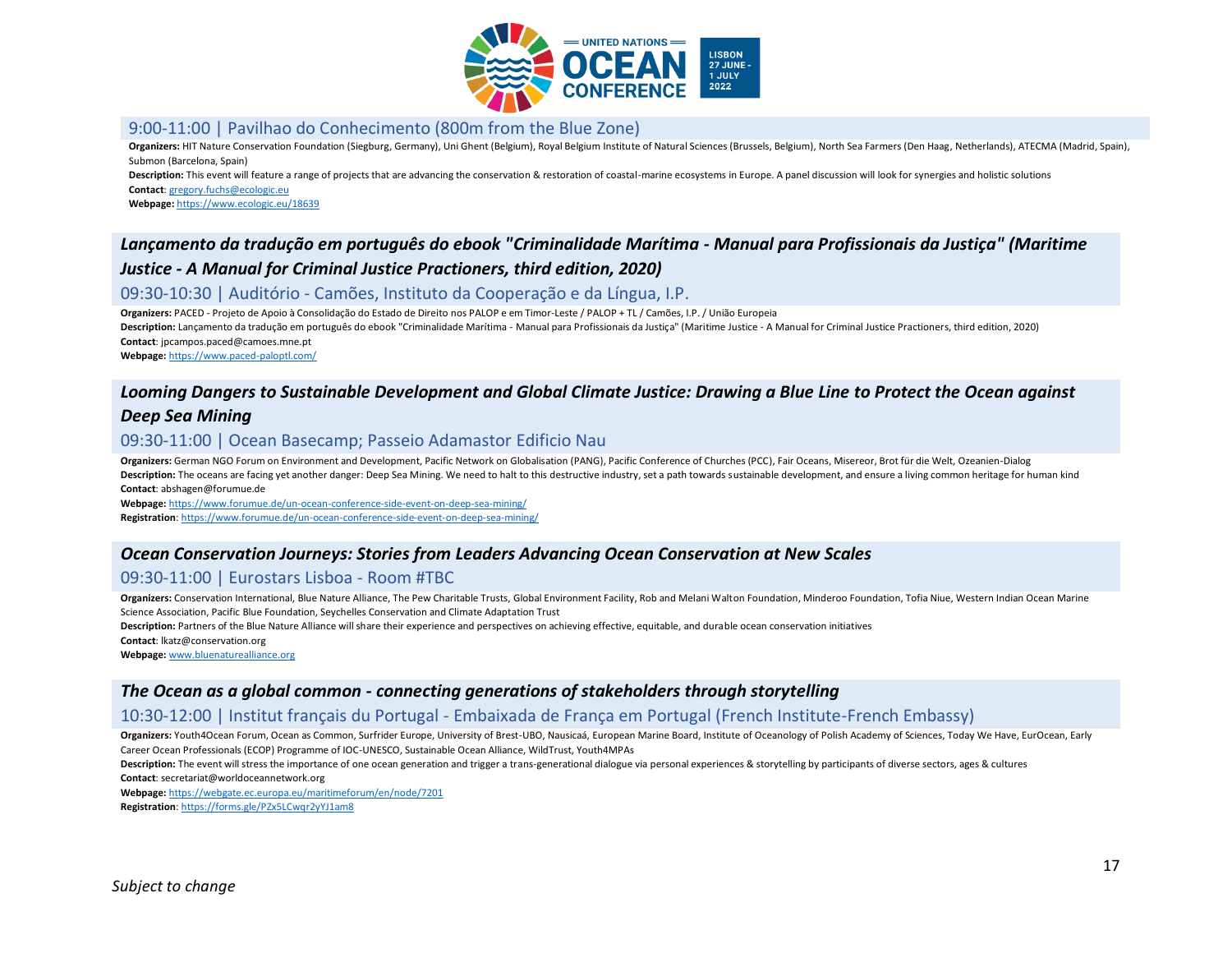

# *The indivisible link: European NGOs' priority areas for action on oceans and climate*

#### 10:45-11:45 | Marina Parque das Nações

**Organizers:** ZERO, Our Fish, Ecologistas En Acción, AirClim, Eco-Union, Swedish Society for Nature Conservation (SSNC), Sciaena

Description: Display the diverse work European NGOs develop to reach a common goal: Sustainable management of oceans and ocean related activities whilst protecting the vital marine ecosystems **Contact**: carolina.silva@zero.ong

**Registration:** <https://www.eventbrite.nl/e/european-csos-priority-areas-for-action-on-oceans-and-climate-tickets-349419040757>

# *Future Earth's marine networks: a trans- and interdisciplinary scientific community working toward the achievement of the SDGs*

# 11:00-12:30 | Institut Français du Portugal

**Organizers:** Future Earth, the Ocean KAN, SOLAS, Future Earth Coasts, IMBeR, PAGES, Earth System Governance, ECOPs **Description:** Future Earth presents its marine networks and their co-production of knowledge to contribute to achieving SDG14, SDG13, and others by connecting, amplifying, and scaling knowledge for sustainability **Contact**: clement.brousse@futureearth.org

**Webpage:** <https://futureearth.org/latest/news/>

#### *Managing and Conserving Deep Sea Ecosystems*

#### 11:00-13:00 | Ocean Basecamp at Marina do Parque das Nações

**Organizers:** Sustainable Ocean Alliance, The Oxygen Project, Mission Blue, Ocean Basecamp **Description:** An intergenerational panel where youth leaders from around the world will share their call for a moratorium on Deep Seabed Mining with panelists from the youth and science communities **Contact**: eugenia@soalliance.org; emily@soalliance.org **Webpage:** <https://www.soalliance.org/events-blog/deepsea-mining-unoc2022>

### *Managing antibiotic risks in aquaculture: Partnerships to advance blue food, a healthy ocean and sustainable blue economies*

#### 13:30-14:45 | VIP Executive Art's Hotel

**Organizers:** The Republic of Chile, The World Bank, Food and Agriculture Organization (FAO), Seafood Business for Ocean Stewardship (SeaBOS), WorldFish, Consejo de Salmon, Magallanes Salmon Association, Aquatic Blue Food Coalition

Description: This event will provide a state of knowledge on the impacts of antibiotics from aquaculture and highlight emerging partnerships to maximize outcomes in line with the SDGs and the One Health approach **Contact**: jmadeira@mbayaq.org

**Webpage:** <https://www.seafoodwatch.org/our-projects/antibiotics-in-aquaculture/un-2022-managing-antibiotic-risks-in-aquaculture> **Registration:** [https://docs.google.com/forms/d/e/1FAIpQLSd6393W\\_Nn\\_6j9pzDBMK55M28gf7xxZaKkaBeGm8ftNNDZruQ/viewform](https://docs.google.com/forms/d/e/1FAIpQLSd6393W_Nn_6j9pzDBMK55M28gf7xxZaKkaBeGm8ftNNDZruQ/viewform)

#### *Restoring the forgotten ocean forests - Transforming seaweed forest restoration into a commercial-scale enterprise*

#### 15:00-16:30 | Casa de Santa Maria, Cascais

**Organizers:** SeaForester, University of New South Wales (UNSW); Municipality of Cascais (CMC); ReGeneration Surf (RGS); Mossy Earth (ME); Marine and Environmental Sciences Centre -Polytechnic of Leiria (MARE-IPL) Description: Our event will showcase how the restoration industry can transform seaweed forest restoration into a commercial-scale enterprise that can make a meaningful contribution to global restoration efforts

**Contact**: info@seaforester.org **Webpage:** [https://www.cascais.pt](https://www.cascais.pt/)

#### *Security of subsea data cables and marine protected areas*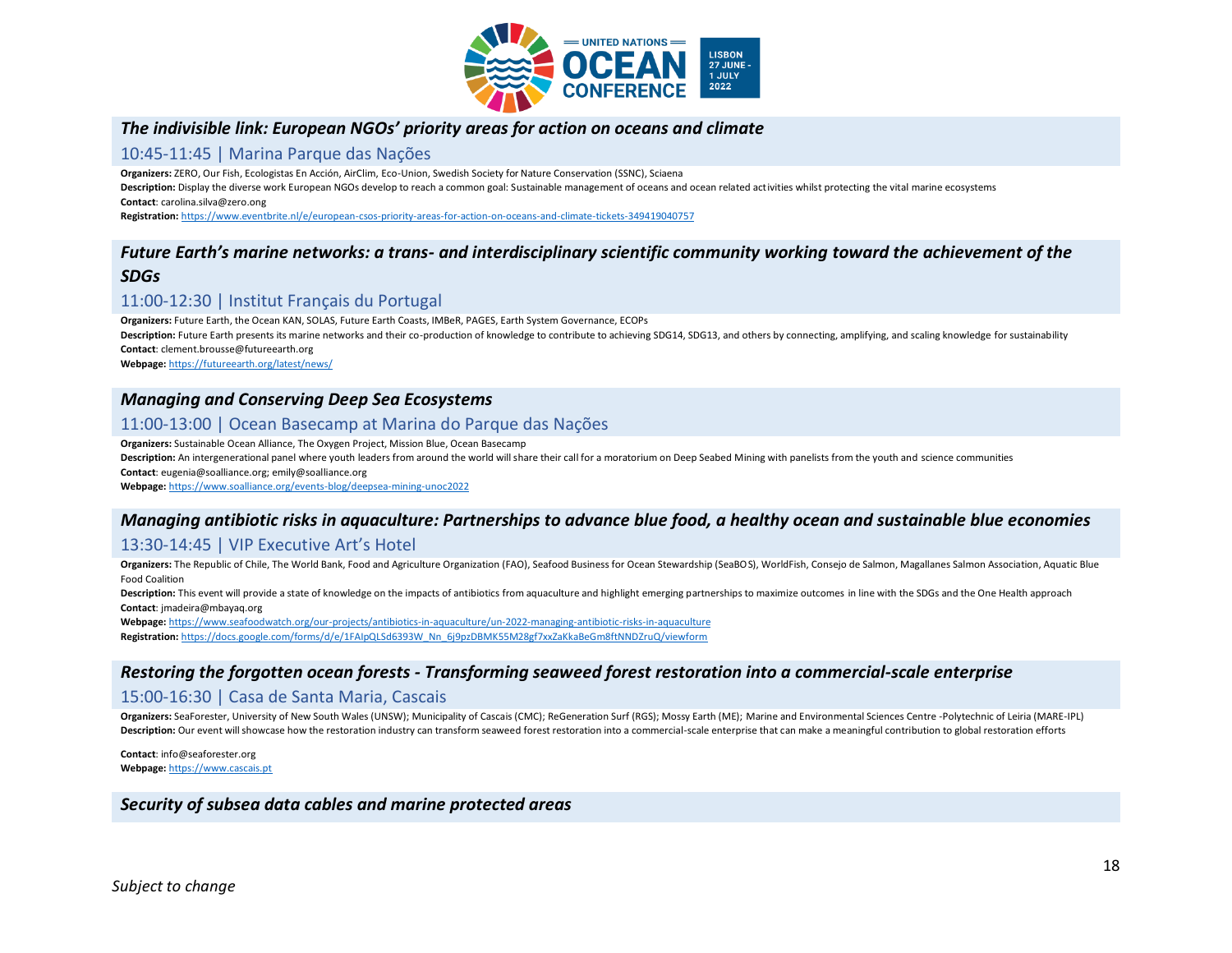

### 15:00-16:30 | Pavilhão de Portugal

**Organizers:** Atlantic Center/Portuguese Ministry of National Defence, SafeSeas, University of Copenhagen, Institute of Security Studies (Pretoria)

Description: Discussion with stakeholders, to increase awareness and understanding of the security and resilience of subsea data cables, in line with the goals of protecting marine ecosystems and biodiversity.

**Contact:** atlantic\_centre@defesa.pt

**Webpage:** <https://www.defesa.gov.pt/pt/pdefesa/ac/events/Paginas/default.aspx>

# *Eastern Tropical Pacific Maine Corridor (CMAR): A new paradigm for ocean conservation*

### 16:00-19:00 | Tivoli Oriente Hotel

**Organizers:** Panama, Colombia, Costa Rica, Ecuador, Pew Bertarelli ocean legacy and ETP donor coallition **Description:** The ETP as an innovative example, this session will explore how connectivity and regional cooperation can be leveraged to scale marine conservation outcomes **Contact**[: Sbinder@miambiente.gob.pa](mailto:Sbinder@miambiente.gob.pa) **Webpage:** <https://cvent.me/087KB9>

#### *The need for an International Panel for Ocean Sustainability (IPOS)*

#### 17:00-18:00 | Maritime Museum in Lisbon

Organizers: Conseil supérieur de la recherche scientifique (CSIC); Centre Scientifique de Monaco (CSM); Eurocean's Youth; Fondation Prince Albert II de Monaco (FPA2); GEOMAR - Helmholtz Centre for Ocean Research Kiel (GEOMAR) ; Global Youth Biodiversity Network (GYBN), Europe ; Institut Français de la Mer (IFM) ; Institut français de recherche pour l'exploitation de la mer (Ifremer) ; Institut de recherche pour le développement (IRD) ; Mercator Ocean International ; Ocean & Climate Platform (OCP) ; Museum national d'Histoire naturelle (MNHN); Oceano Azul Foundation ; Ocean As Common ; Office français de la biodiversité (OFB) ; The Pacific Community Centre for Ocean Science (PCCOS) (from Pacific Community, SPC) ; Thyssen-Bornemisza Art Contemporary (TBA21); Muséum national d'Histoire naturelle (MNH)

Description: This side event will introduce the project to establish an International Panel for Ocean Sustainability (IPOS), to allow for the assessment of the current and future state of the ocean.

**Contact**: fgaill@ocean-climate.org **Webpage:** <https://www.cnrs.fr/en> **Registration:** TBC

#### *Ocean Science Capacity as a Condition to Achieving SDG 14: Perspectives and Solutions*

#### 18:00-20:00 | Myriad Crystal Center, Cais das Naus

**Organizers:** The Ocean Foundation, The United States Department of State, Eduardo Mondlane University, The Climate Strong Islands Network, The Intergovernmental Oceanographic Commission, The University of Rhode Island Coastal Resources Center, and The Pacific Community.

**Description:** This event will offer critical perspectives towards achieving more equitable ocean science capacity throughout SDG 14 implementation **Contact**: avalauriorton@oceanfdn.org

**Registration:** <https://www.eventbrite.com/e/unoc-side-event-ocean-science-capacity-as-a-condition-to-achieving-sdg-14-tickets-349847873407>

#### *Small-scale fisheries' contribution to food and nutrition security and healthy oceans in West Africa*

#### 18:00-20:00 | Hotel Eurostars Universal Lisboa

**Organizers:** Brot fuer die Welt (Bread for the World-BfdW), German Federal Ministry for Economic Cooperation and Development (BMZ), Institut Mauritanien de Recherches Océanographiques et des Pêches (IMROP), Economic Community of West African States (ECOWAS), Confédération Africaine des Organisations Professionnelles de la Pêche Artisanale (CAOPA), Coalition for Fair Fisheries Arrangements (CFFA), Fair-Oceans, Swedish Society for Nature Conservation (SSNC)

Description: This event combines contributions from small-scale fisheries, science, politics and cooperation to demonstrate how partnerships and innovative tools support food security in West Africa **Contact**: francisco.mari@brot-fuer-die-welt.de

**Webpage:** <https://www.brot-fuer-die-welt.de/blog/small-scale-fisheries-and-food-security-at-unoc/>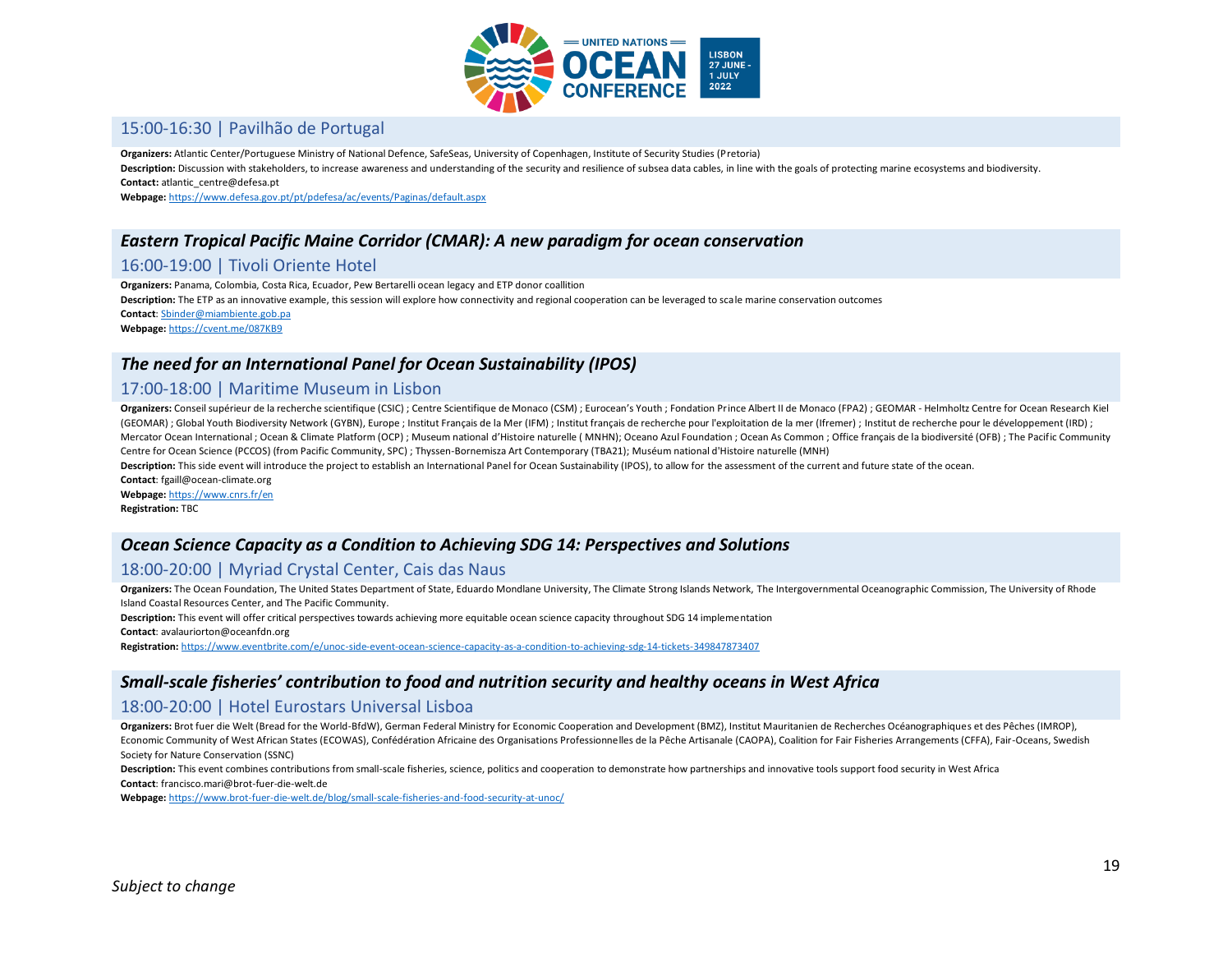

### *Women 4 OUR OCEAN*

#### 18:00-20:00 | Pavilhão de Portugal (Covered plaza)

**Organizers:** Business as Nature (BasN); Ministry of Environment and Climate Action of Portugal; Common Home of Humanity (CHH); Portuguese Institute for Sea; Atmosphere, I.P. (IPMA, IP) Description: This event intends to be the space to promote the Women 4 Our Ocean movement giving special emphasis to women from Portuguese-speaking countries as active agents in ocean conservation. **Contact**: marise.almeida@businessasnature.org

**Webpage:** [www.businessasnature.org](http://www.businessasnature.org/) **Registration:** See event webpage

# *Ocean of Solutions to Tackle the Climate & Biodiversity Crises*

# 18:15-19:45 | Maritime Museum of Lisbon

**Organizers:** Government of France and Ocean & Climate Platform

Description: World experts will showcase ambitious ocean initiatives (nature-based solutions, community-based management, MPAs, blue finance, shipping, ocean forecast) that are accessible, scalable and sustainable **Contact**: policy@ocean-climate.org

**Webpage:** <https://ocean-climate.org/at-the-un-ocean-conference-an-ocean-of-solutions-to-tackle-the-climate-biodiversity-crises/>

**Registration**[: https://docs.google.com/forms/d/1JB0UJhZ3PvPlybdO7kqE02DZKVd6Q-yotwdcq9gwc38/prefill](https://docs.google.com/forms/d/1JB0UJhZ3PvPlybdO7kqE02DZKVd6Q-yotwdcq9gwc38/prefill)

### *From User Conflicts to Sustainable Fishing Practices and Marine Conservation: Together for The Med Network*

# 19:00-21:00 | Pavilhão do Conhecimento

#### **Organizers:** IUCN Med and BlueSeeds

Description: This side event aims to share the new and transformative partnership in the Mediterranean to build sustainable pragmatic approaches for sustainable fisheries and marine conservation with stakeholders **Contact**: yaprak.arda@iucn.org

**Webpage:** <https://www.togetherforthemed.org/>

# FRIDAY 1 July

# *A Sea Change for Small-Scale Fisheries - Global leadership towards SDG14b: Preferential access and*

#### *inshore exclusion zones*

#### 08:30-10:00 | Auditorium, Oceanário de Lisboa

**Organizers:** Madagascar Ministry of Fisheries and Blue Economy Belize Fisheries Department The Transform Bottom Trawling Coalition WorldFish Duke University The African Confederation of Professional Organisations of Artisanal Fisheries - CAOPA Blue Ventures Dakshin Foundation Kesatuan Nelayan Tradisional Indonesia (KNTI) Project Seahorse Environmental Justice Foundation Fauna & Flora International Swedish Society for Nature Conservation Environmental Defense Fund

**Description:** Exploring the role of inshore exclusion zones free from industrial fisheries and preferential access areas for small-scale fisheries in safeguarding livelihoods and ecosystems

**Contact**: tom@blueventures.org

**Webpage:** <https://transformbottomtrawling.org/tbt-coalition-unoc-registration/> **Registration:** TBC

#### *Business4Ocean - The call on SDG14*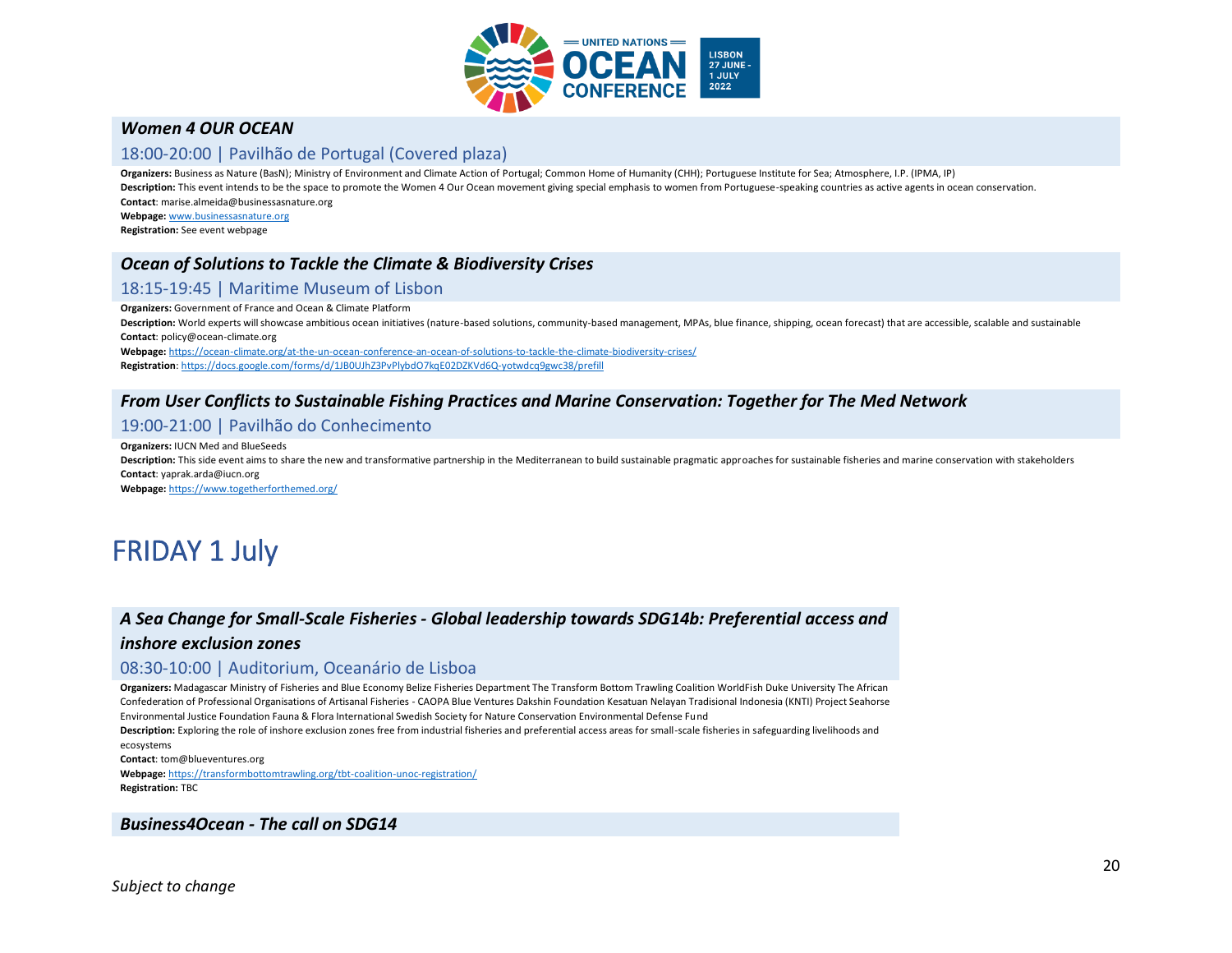

#### 13:00-15:00 | Convento do Beato

#### **Organizers:** BCSD Portugal

**Description:** EDP together with BCSD Portugal will challenge different voices to participate in an open dialogue about the Blue Economy towards SDG 14 and the positive contribution that Businesses can deliver **Contact**: diana.hortacosta@edp.com **Webpage:** www.edp.com/en **Registration:** TBC

#### *Ocean Indigenous Guardianship*

# 17:00-19:00 | Pavilhão do Conhecimento

**Organizers:** Solomon Islands Government, Nia Tero Foundation

**Description:** Across the Pacific Ocean, the largest named entity on earth, thousands of distinct indigenous peoples have stewarded islands, reefs and seas for millennia and continue to do so now **Contact**: AVave-Karamui@mecdm.gov.sb

**Webpage:** www.mecdm.gov.sb

#### *Sounds of the Ocean*

# 18:30-23:00 | Planetário de Marinha

**Organizers:** Embodied Sounds, United By The Sea, Planetário de Marinha, The Convergence, Blue Planet Alliance, PeaceBoat US, Global Fashion Exchange, PazPazes **Description:** An evening to celebrate life underwater and build a deeper connection to marine life through immersive sound, visual art and inspiring talks to support mental wellness and global ocean action **Contact**: info@soundsoftheocean.com **Webpage:** https://www.soundsoftheocean.com/event-details/sounds-of-the-ocean-2022-un-ocean-conference

**Registration**: See event webpage

# Events still confirming information about time/place

#### *GAIA FIRST and the importance of tackling high seas plastic pollution*

#### TBC

**Organizers:** Gianni Valenti - GAIA FIRST, Ines Boujmil - BlueMED ambassador, INSTM Engineer

Description: How high sea plastic pollution effects biodiversity, climate control and C-capture; and how Gaia First is piloting a large-scale ocean cleaning, turning this problem into a green energy opportunity **Contact**: contact@gaiafirst.org

**Webpage:** <http://www.gaiafirst.org/eventUN> **Registration**: See event webpage

*Coral and mangrove restoration: Colombia's commitment to a participatory approach for the management and conservation of marine and coastal ecosystems*

TBC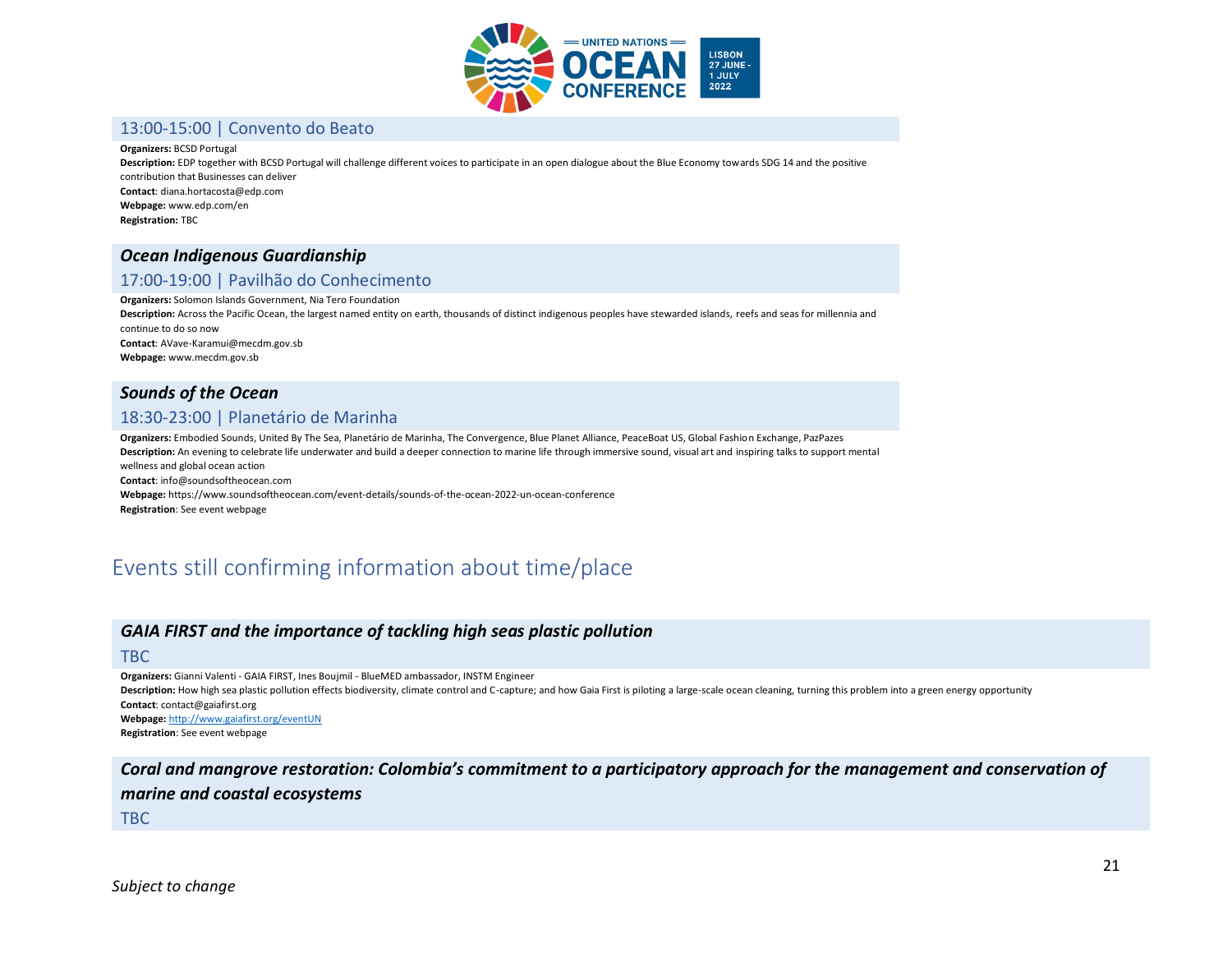

**Organizers:** Conservation International

Description: Strategies that Colombia's Government is implementing to guarantee the recovery of ecosystem services of mangroves and coral reefs through the involvement of government, community and civil society **Contact**[: ljaramillo@conservation.org](mailto:ljaramillo@conservation.org)

**Webpage:** <https://www.conservation.org.co/>

# *Progressing Blue Economy through Marine Spatial Planning (MSP): Opportunities for the Pacific*

#### TBC

**Organizers:** Pacific Islands Development Forum (PIDF), China Oceanic Development Foundation (CODF), WESTPAC-IOC-UNESCO Description: This side event will discuss marine spatial planning in the Pacific and will invite government officials, scientists, and other relevant stakeholders to discuss a way forward in its implementation **Contact**[: arpana.pratap@pidf.int](mailto:arpana.pratap@pidf.int) **Webpage:** <http://www.cfocean.org/uncodf.html> **Registration:** By email t[o arpana.pratap@pidf.int](mailto:arpana.pratap@pidf.int)

#### *Harnessing coastal wind energy responsibly: building community equity*

#### TBC

**Organizers:** Institute for Human Rights and Business, Rafto Foundation for Human Rights, Danish Institute for Human Rights **Description:** A multi-stakeholder discussion on coastal wind energy projects and indigenous community equity drawing lessons from Norway, Canada and Colombia **Contact**[: frances.house@ihrb.org](mailto:frances.house@ihrb.org) **Webpage:** <https://www.ihrb.org/focus-areas/oceans> **Registration:** <https://www.ihrb.org/events/harnessing-wind-energy-responsibly>

#### *Ocean 100 Dialogues: a science-business dialogue for ocean stewardship*

#### TBC

Organizers: Nicholas Institute for Environmental Policy Solutions at Duke University, World Economic Forum Friends of Ocean Action, Stockholm Resilience Centre at Stockholm University, World Ocean Council, UN Global Compac Orsted

**Description:** This event will introduce the Ocean 100 Dialogues, a science-business platform enabling ocean stewardship **Contact**[: priya.vithani@weforum.org](mailto:priya.vithani@weforum.org)

**Webpage:** <https://www.weforum.org/ocean-100-dialogues>

#### *Addressing Marine Pollution in the Atlantic Ocean: the role of interregional cooperation and EU leverages*

#### TBC

**Organizers:** Conference of Peripheral Maritime Regions of Europe / OSPAR Commission / Atlantic Strategy (Pillar IV) Description: Based on the Pledge for a Clean Atlantic Ocean signed by 14 Atlantic regions, CPMR, OSPAR & Atlantic Strategy & other stakeholders will address interregional cooperation on marine pollution **Contact**[: Delphine.Kaczorowski@crpm.org](mailto:Delphine.Kaczorowski@crpm.org) **Webpage:** <https://cpmr-atlantic.org/> **Registration:** TBC

# *L'économie de la misère, cas de la République Démocratique du Congo, quelle solution y a remédié*

#### TBC

**Organizers:** SOS Family, CADF ONG, Association Bezaleel, Ecologique Soleil, WAA Cameroon, Description: Informal Sector and whose impact on Trade and Industry are decisive: in. Agriculture ; ii. Breeding ; iii. Mechanical ; iv. Sin **Contact**[: sadfsurinfo@gmail.com](mailto:sadfsurinfo@gmail.com)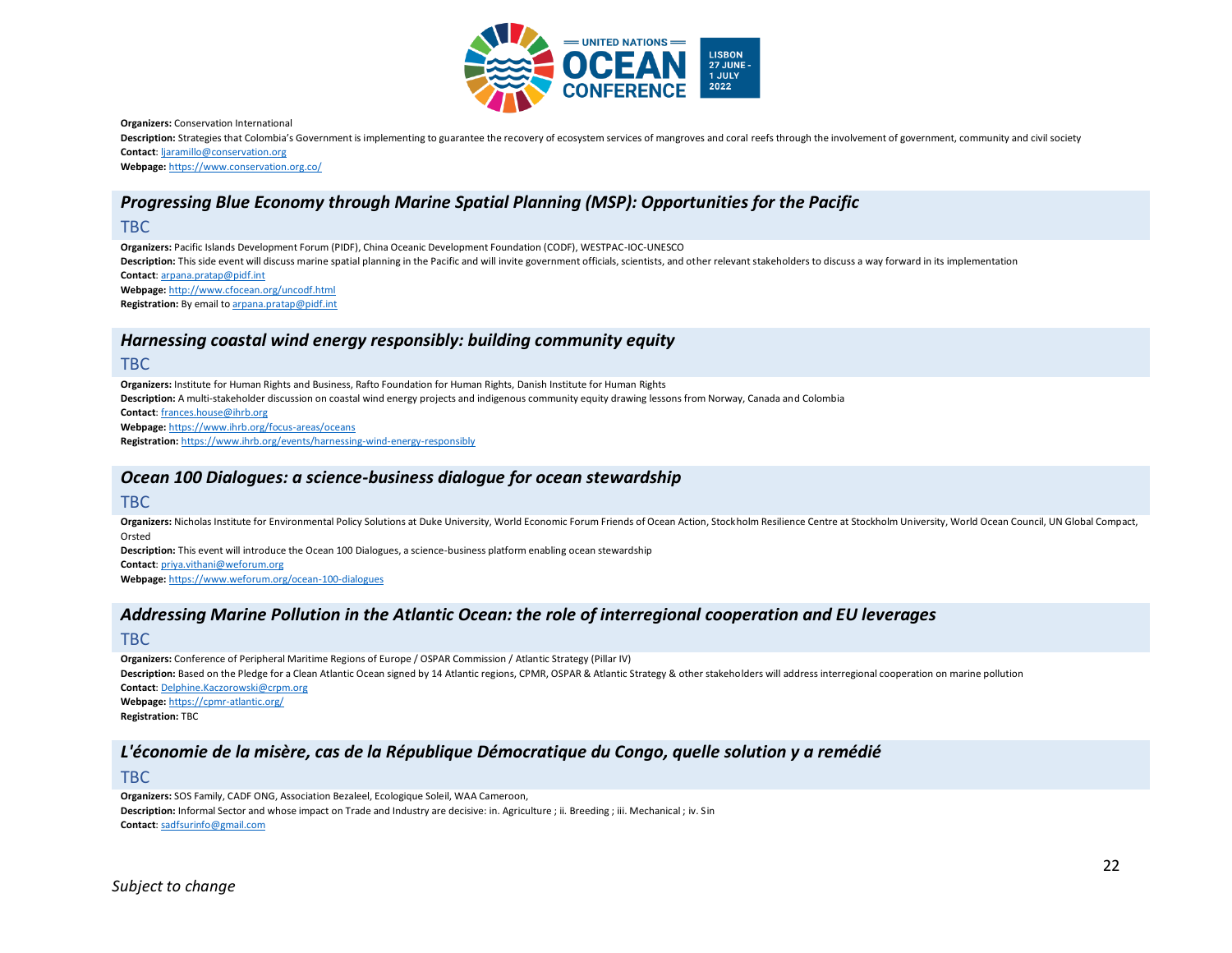

**Webpage:** [www.sadfmonde.org](http://www.sadfmonde.org/)

### *Advances in using ocean data to prepare for sea level rise and climate resilience*

TBC

**Organizers:** Divirod

**Description:** Advances in satellite and sensor technology help to better understand oceans measuring and mapping water empowering politics, academia and society trying to conserve and sustainably use oceans **Contact**[: javier.marti@divirod.com](mailto:javier.marti@divirod.com)

**Webpage:** [www.divirod.com](http://www.divirod.com/)

# *Whales, Parks and People: Marine Megafauna and Protected Areas in the South Atlantic as Key to Safeguard Ecosystem Services and Human Wellbeing*

TBC

**Organizers:** Instituto Baleia Jubarte, NEMA - Núcleo de Educação e Monitoramento Ambiental, Organización para Conservación de Cetáceos - OCC/Uruguay, Divers for Sharks **Description:** Marine Protected Areas are key for safeguarding biodiversity and human well-being. This event will explore how initiatives for more MPAs in the South Atlantic can help improve livelihoods **Contact**[: jose.truda@baleiajubarte.org.br](mailto:jose.truda@baleiajubarte.org.br) **Webpage:** <https://www.unsolomar.com/un-oceans>

# *Ocean Acidification: Co-designing data connections to underserved communities for equitable outcomes*

TBC

Organizers: University of Washington, Washington Ocean Acidification Center, Ocean Nexus Center, Nippon Foundation, Global Ocean Acidification Observing Network (GOA-ON), Ocean Acidification Research for Sustainability (OARS), National Oceanic Atmospheric Administration (NOAA), Intergovernmental Oceanographic Commission of the United Nations Educational Scientific and Cultural Organization (IOC-UNESCO), International Atomic Energy Agency (IAEA), Ocean Decade Regional Collaborative Center for NE Pacific, Tula Foundation of Canada, International Alliance to Combat Ocean Acidification (OA Alliance), Plymouth Marine Laboratory (PML), The Ocean Foundatio Description: We highlight successful partnerships with Indigenous & SIDS communities co-designing activities for adaptation and response strategies on local scales and to inform UN goals and global strategies **Contact**[: janewton@uw.edu](mailto:janewton@uw.edu)

**Webpage:** <https://oceanacidification.uw.edu/>

#### *Research and Innovation as Key Pillars of a Regenerative Development of the Red Sea*

TBC

**Organizers:** MEWA, The Red Sea Development Company ,AMAALA, NEOM, KAUST Description: The side event will highlight how KSA is setting the foundations for a net positive biodiversity impact in the Red Sea, through development, and conservation shared and extended its model elsewhere **Contact**[: alaqeel\\_hissah@ncw.gov.sa](mailto:alaqeel_hissah@ncw.gov.sa) **Webpage:** <https://www.ncw.gov.sa/UNOC2022>

#### *Activate and Accelerate Ocean Ideation*

TBC

**Organizers:** Ocean Community, Katapult Ocean (VC) and UpLink (World Economic Forum)

Description: How to design a model that breeds ideation ponds and boosts business-ready sustainable solutions through partnerships in a global, open, and inclusive community to meet some Goals of the 2030 Agenda **Contact**[: contact@oceancommunity.co](mailto:contact@oceancommunity.co)

**Webpage:** [www.oceancommunity.co](http://www.oceancommunity.co/)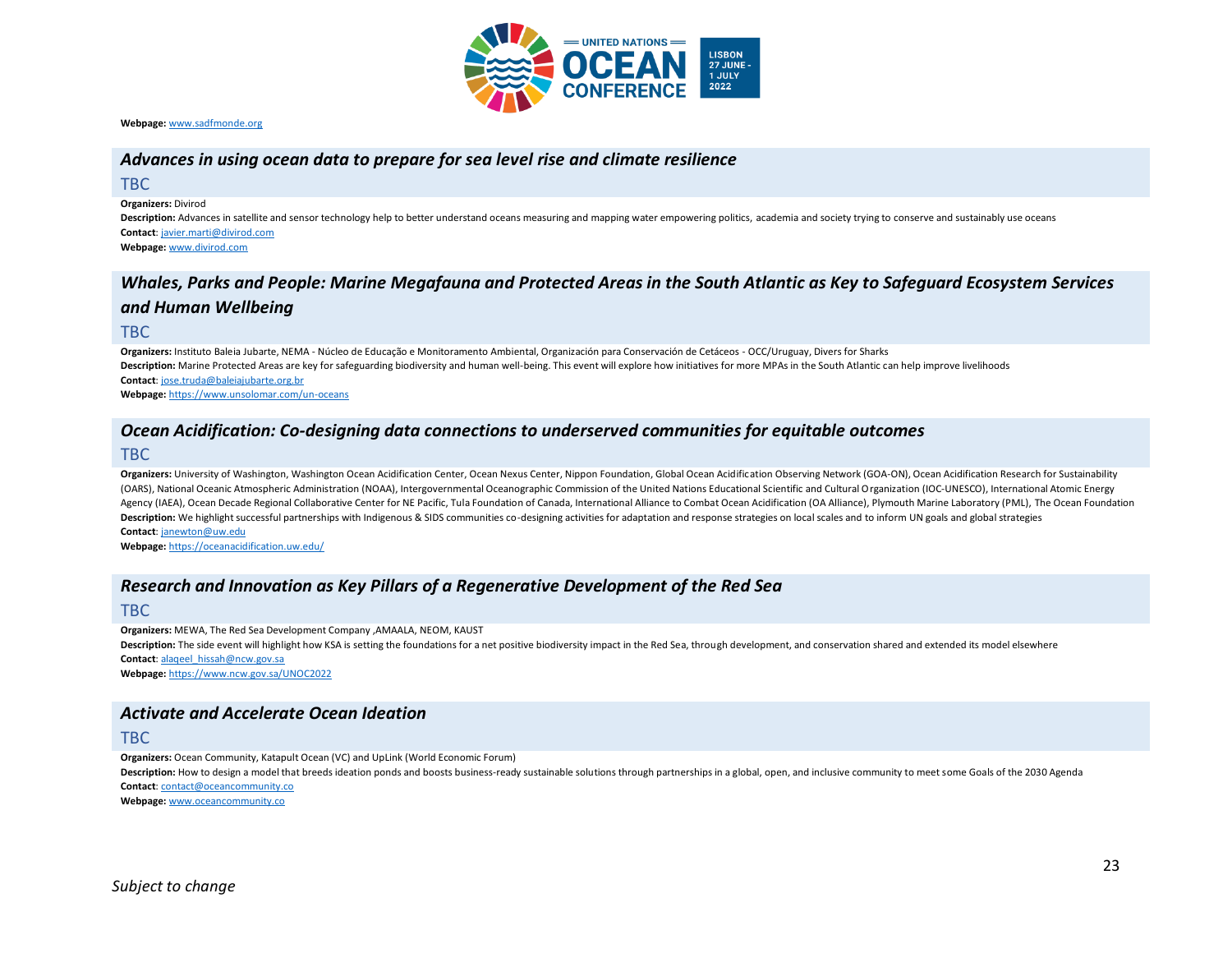

# *Let's Sea*

#### TBC

**Organizers:** VisitPortugal, MEO, EDP, World Surf League **Description:** Projects for a sustainable Future: The Unwanted Shapes, a movement that calls for change in the Surfboard building industry & a project that trains the talents of tomorrow **Contact**[: media@turismodeportugal.pt](mailto:media@turismodeportugal.pt) **Webpage:** <https://www.visitportugal.com/en/content/ocean-conference> **Registration:** See event webpage

# *Amplify the voices of the small-scale fishers and promote the UN Voluntary Guidelines on Securing Sustainable Small-scale Fisheries' positive and cascading contribution to meeting the goals of the SDG.14 of the 2030 Agenda and beyond*

#### TBC

Organizers: International Planning Committee for Food Sovereignty (IPC); World Forum of Fisher Peoples (WFFP); World Forum of Fish Harvesters & Fish Workers (WFF); La Via Campesina (LVC); International Indian Treaty Counci (IITC); International Collective in Support of Fishworkers (ICSF)

Description: Representatives from global small-scale fisheries social movements will bring their voices and culturally relevant and innovative solutions to enhance the sustainable use of oceans and their resources **Contact**[: info@croceviaterra.it](mailto:info@croceviaterra.it)

**Webpage:** <https://www.foodsovereignty.org/events/>

**Registration:** <https://docs.google.com/forms/d/1aDoOJMbTFKa929ui-Fkkn2cNXd0ripHUO04O4TfWcVE/edit>

### *Angolan National Strategy for Marine*

#### TBC

**Organizers:** Government of Angola **Description:** Angola is fully committed to protection and conservation of Ocean **Contact**[: dasilvantonio@yahoo.com.br](mailto:dasilvantonio@yahoo.com.br) **Webpage:** <https://angola.un.org/pt/resources/publications> **Registration:** [https://docs.google.com/forms/d/e/1FAIpQLScZV4SXs-\\_SoLxJrQAVhJlDPuhBZw8FOanSkOTLuijaKMR0ew/viewform](https://docs.google.com/forms/d/e/1FAIpQLScZV4SXs-_SoLxJrQAVhJlDPuhBZw8FOanSkOTLuijaKMR0ew/viewform)

# *OA Action Taking to Implement SDG 14.3*

#### TBC

**Organizers:** OA Alliance; Intergovernmental Oceanographic Commission of UNESCO; Commonwealth Blue Charter; NOAA Ocean Acidification Program; IAEA Ocean Acidification -International Coordination Centre; Global Ocean Acidification Observing Network and Ocean Acidification Research for Sustainability

Description: This event will highlight Voluntary Commitments made by national and subnational governments for advancing OA policy, financing, literacy, science and innovation for management

**Contact**[: Jessie@OAalliance.org](mailto:Jessie@OAalliance.org) **Webpage:** <https://www.oaalliance.org/ourimpact>

# *The role of the partnerships towards a 360º sustainable tuna business*

#### TBC

**Organizers:** WWF, Oxfam, MSC

**Description:** Challenges that tuna industry is facing can only be overcome by cooperating with environmental and social experts, to prevent, mitigate and repair possible negative effects of tuna business activity **Contact**[: horella@boltonfood.com](mailto:horella@boltonfood.com)

**Webpage:** TBC

**Registration:** TBC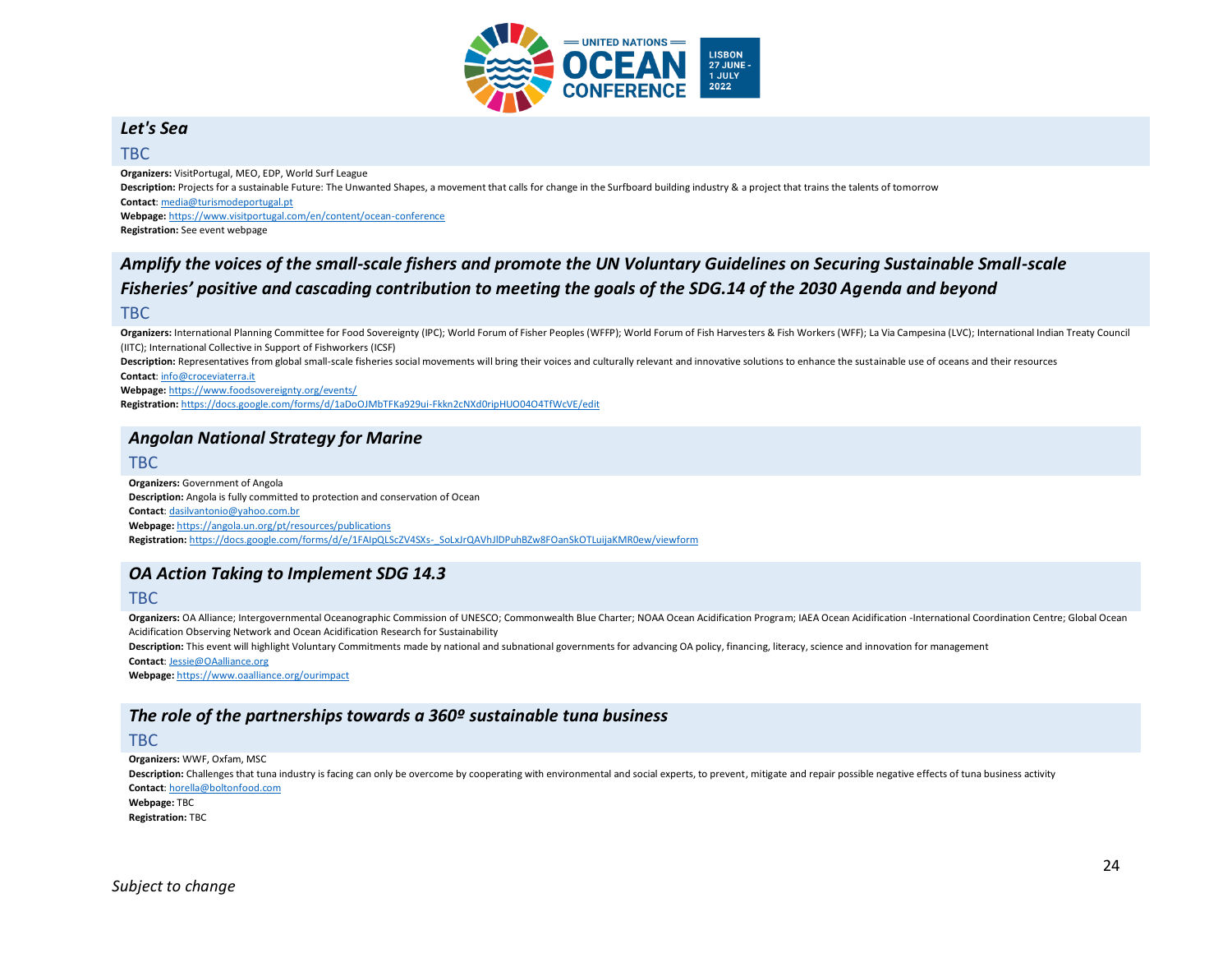

# *Of Flags and Nets: Education to Sustainable Development as the hook for local community development*

TBC

**Organizers:** Foundation for Environmental Education; Associação Bandeira Azul da Europa (ABAE); EcoOcean

Description: Focus on the power of harnessing networks at the local level for community empowerment and for the generation of positive social and environmental impact in the surrounding coastal context **Contact**[: johann@fee.global](mailto:johann@fee.global)

**Webpage:** <https://www.fee.global/> **Registration:** TBC

# *Regional Blue Dialogues: A Route to Bold Commitments and Actions for Sustainable Ocean Governance in the West Indian Ocean Region (WIO)n)*

#### TBC

**Organizers:** Republic of Mozambique and Republic of Kenya, Co- convened by Our Blue Future ( in partnership with GIZ on behalf of BMZ) Description: Regular dialogue within the region on the need for collective and innovative approaches to untapped Oceans opportunities can play a key role in consolidating a common agenda for an ocean based economy **Contact**[: afelismina@yahoo.com](mailto:afelismina@yahoo.com) **Webpage:** [www.mimaip.gov.mz](http://www.mimaip.gov.mz/)

# *Sustainable Ocean Initiative (SOI) Reception : Celebrating over 10 years of building capacity and catalyzing partnerships towards achieving global ocean goals*

#### TBC

Organizers: Secretariat of the Convention on Biological Diversity and hosted by the Government of France (through the French Biodiversity Agency, OFB), in collaboration with the University of Brest (UBO-IUEM) and the Globa Ocean Biodiversity Inititative (GOBI).

Description: Celebrate the achievements of SOI over more than 10 years and serve as a major CALL to action to enhance ocean-focused capacity building to put the world on track to a sustainable future **Contact**[: phenia.marras@ofb.gouv.fr](mailto:phenia.marras@ofb.gouv.fr)

**Webpage:** <https://www.ofb.gouv.fr/en/agenda/sustainable-ocean-initiative-soi-unoc> **Registration:** <https://formulaires.ofb.fr/rsvp-reception-sustainable-ocean-initiative-soi-at-the-un-ocean-conference-lisbon-1653918391>

# *High Level Policy Dialogues on Sustainable fisheries and aquaculture for blue economies in Africa - Regional cooperation and international partnership*

#### TBC

Organizers: Government of the Republic of South Africa, Mbeki Foundation, African Union Development Agency (AUDA) - New Partnership for Africa's Development (NEPAD) and Ocean Policy Research Institute of the Sasakawa Peace Foundation (OPRI-SPF)

**Description:** This side event highlights the achievements and challenges in pursuing sustainable fisheries and aquaculture in Africa and articulate priority for regional cooperation and international partnership **Contact**[: a-watanabe@spf.or.jp](mailto:a-watanabe@spf.or.jp)

**Webpage:** <https://www.spf.org/en/opri/> **Registration:** See event webpage

# *CHALLENGE IMPOSSIBLE x LISBON*

#### TBC

**Organizers:** Project Everyone and Minderoo Foundation

**Description:** Getting our Blue To-Do List done - an interactive session to restore our ocean to a flourishing state and accelerate progress toward the Global Goals **Contact**[: business@project-everyone.org](mailto:business@project-everyone.org)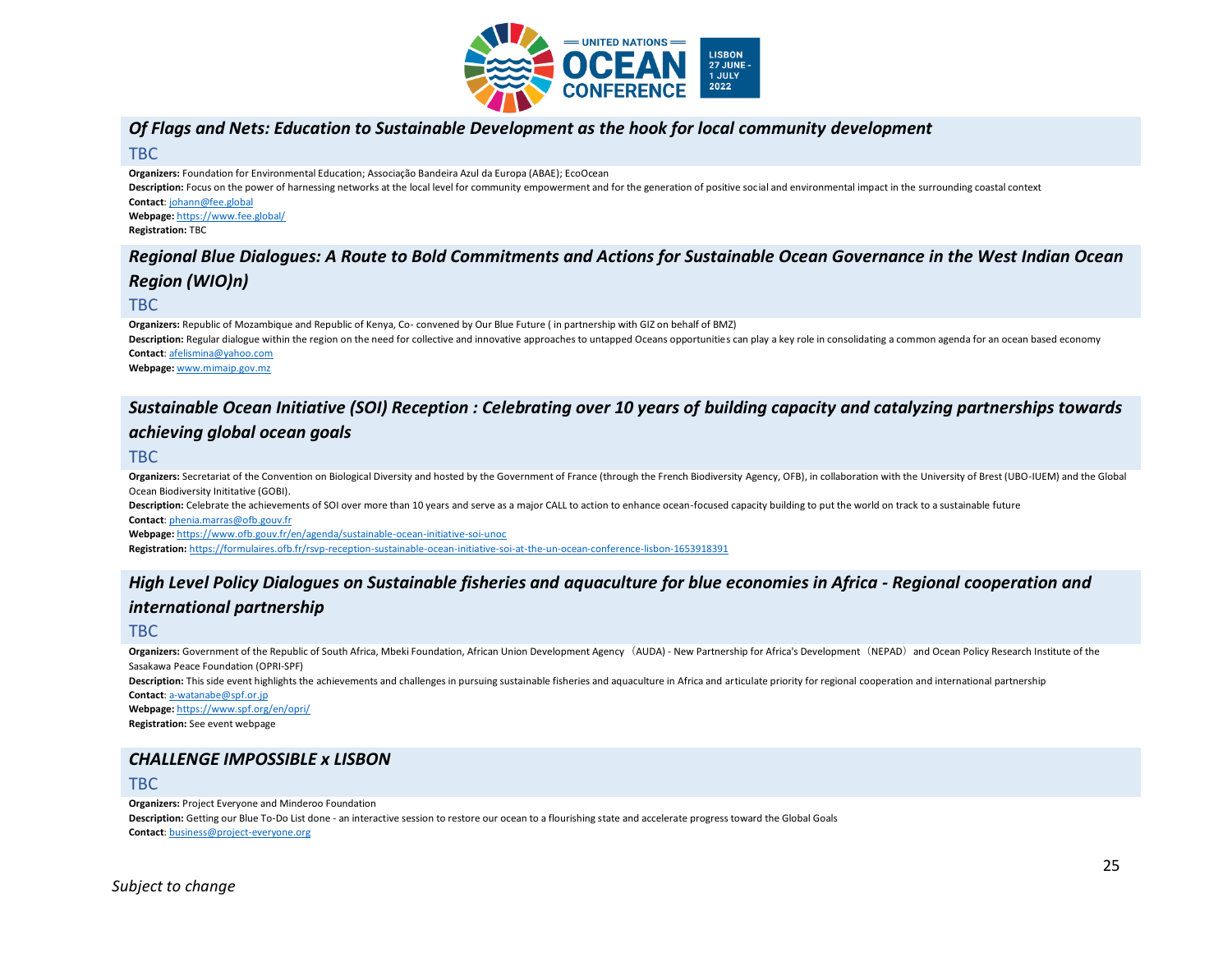

**Registration:** TBC

# *Networks Of Marine Protected Areas Managers Making The Difference*

#### TBC

**Organizers:** EU OCEAN GOVERNANCE project, MedPAN, NAMPAN, Forum for the Conservation of the Patagonian Sea and Areas of Influence, OSPAR, HELCOM, NOAA, OFB, Fundacion Biodiversidad, Aires Marines Communautaires Protégées du Sénegal, The MEDFUND (Mediterranean Conservation Trust Fund), MAR FUND, Costa Rica Por Siempre, Caribbean Biodiversity Fund, PACIFICO, Fundacion Natura Description: The event will show cooperation between networks of MPA managers at national, regional and international levels under the EU Ocean Governance project and their alliance with Conservation Trust Funds **Contact**: puri.canals@gopa.de

**Webpage:** <https://oceangovernance4mpas.eu/> [; http://www.medpan.org](http://www.medpan.org/) **Registration:** <https://oceangovernance4mpas.eu/>

# *Reversing the Ocean-Climate Crisis: The Launching the Ocean Visions - UN Decade Collaborative Center for Ocean-*

#### *Climate Solutions*

TBC

**Organizers:** IOC-UNESCO, Global Partnership for Carbon Removal, Georgia Institute of Tech, Woods Hole Oceanographic Institute, Seafields, Running Tide

Description: The ocean crisis demands bold new solutions to address massive heating and acidification climate disruption is driving. Come hear about innovations addressing these ocean-climate challenges. **Contact**: brad.ack@oceanvisions.org

**Webpage:** <https://oceanvisions.org/un-ocean-conference/>

**Registration:** <https://www.eventbrite.com/e/un-ocean-conference-reversing-the-ocean-climate-crisis-tickets-355172910737>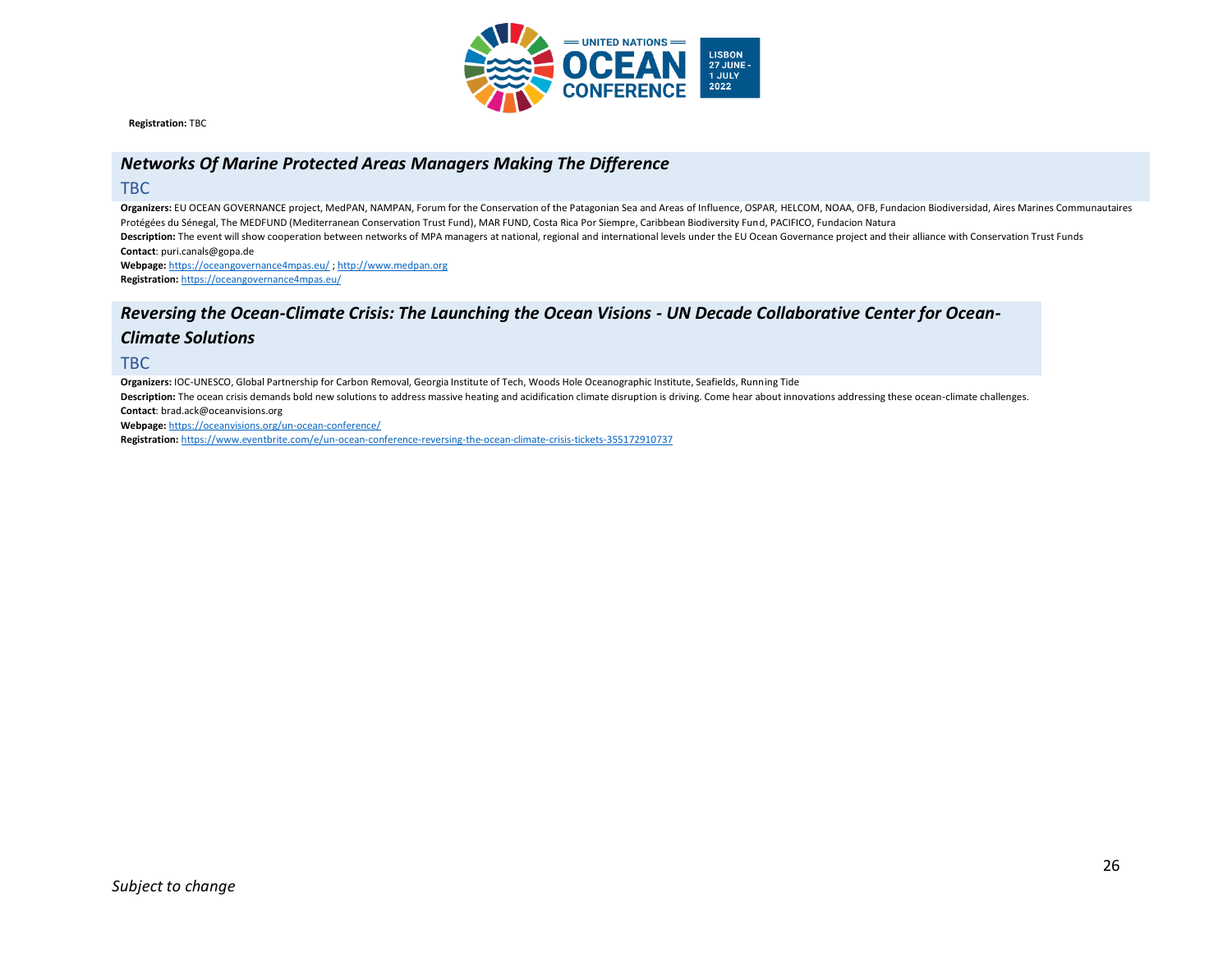

# List of venues

| <b>Name of location</b>                                         | <b>Address of location</b>                                                                                |
|-----------------------------------------------------------------|-----------------------------------------------------------------------------------------------------------|
| <b>ALGATEC Eco Business Park</b>                                | R. Eng. Clément Dumoulin, 2625-106 Póvoa de Santa Iria, Portugal                                          |
| <b>Calouste Gulbenkian Foundation</b>                           | Av. de Berna 45 A, 1067-001 Lisboa, Portugal                                                              |
| Casa de Santa Maria                                             | Tv. Visc. da Luz 16 18, 2750-642 Cascais, Portugal                                                        |
| <b>Centro Cultural de Cascais (Cascais</b>                      | Av. Rei Humberto II de Itália, 2750-642 Cascais, Portugal                                                 |
| <b>Cultural Center)</b>                                         |                                                                                                           |
| <b>Convento do Beato</b>                                        | Alameda do Beato Lisbon 1950-042                                                                          |
| <b>Edifício Nau</b>                                             | Passeio Adamastor 30801D, 1990-165 Lisboa, Portugal                                                       |
| Estação dos Barbadinhos (Museu<br>da Água)                      | R. Alviela 12, 1170-012 Lisboa, Portugal                                                                  |
| <b>Eurostars Universal Hotel</b>                                | Avenida do D. João II (13), Lote 1.12.01, 1990-050 Lisboa, Portugal                                       |
| Feira Internacional de Lisboa                                   | R. do Bojador, 1998-010 Lisboa, Portugal                                                                  |
| Fórum Picoas (Loja MEO Lisboa)                                  | Av. Fontes Pereira de Melo 38 C, 1050-119 Lisboa, Portugal                                                |
| G7+ European Hub                                                | 1200-870 Lisbon, Portugal                                                                                 |
| <b>Heden Santa Apolónia</b>                                     | Doca Jardim do Tabaco, Terminal de Cruzeiros de Lisboa - Edifício NE 1st floor, 1100-651 Lisboa, Portugal |
| <b>Ikonik Hotel</b>                                             | Av. Mediterrâneo 1.12.04, 1990-221 Lisboa, Portugal                                                       |
| Institut Français du Portugal                                   | R. Santos-O-Velho 11, 1249-079 Lisboa, Portugal                                                           |
| <b>Institute of Social Sciences,</b>                            | Av. Prof. Aníbal Bettencourt 9, 1600-189 Lisboa, Portugal                                                 |
| University of Lisbon (ICS-UL)                                   |                                                                                                           |
| Instituto Camões - Instituto da<br>Cooperação e da Língua, I.P. | Av. da Liberdade 270, 1250-149 Lisboa, Portugal                                                           |
| <b>Lisbon Congress Center</b>                                   | Praça das Indústrias 1, 1300-307 Lisboa, Portugal                                                         |
| <b>Lisbon School of Health</b>                                  | Av. Dom João II Lote 4.69 01, 1990-096 Lisboa, Portugal                                                   |
| <b>Technology</b>                                               |                                                                                                           |
| Marina Parque das Nações                                        | Edifício da Capitania, Passeio Neptuno, 1990-193 Lisboa, Portugal                                         |
| <b>Melia Lisboa Oriente Hotel</b>                               | Av. Dom João II, 1990-083 Lisboa, Portugal                                                                |
| Morais Leitão, Galvão Teles,                                    | R. Castilho 165, 1070-050 Lisboa, Portugal                                                                |
| Soares da Silva & Associados                                    |                                                                                                           |
| Museu da Eletricidade/Central                                   | Av. Brasília, 1300-598 Lisboa, Portugal                                                                   |
| <b>Tejo (Tejo Power Station)</b>                                |                                                                                                           |